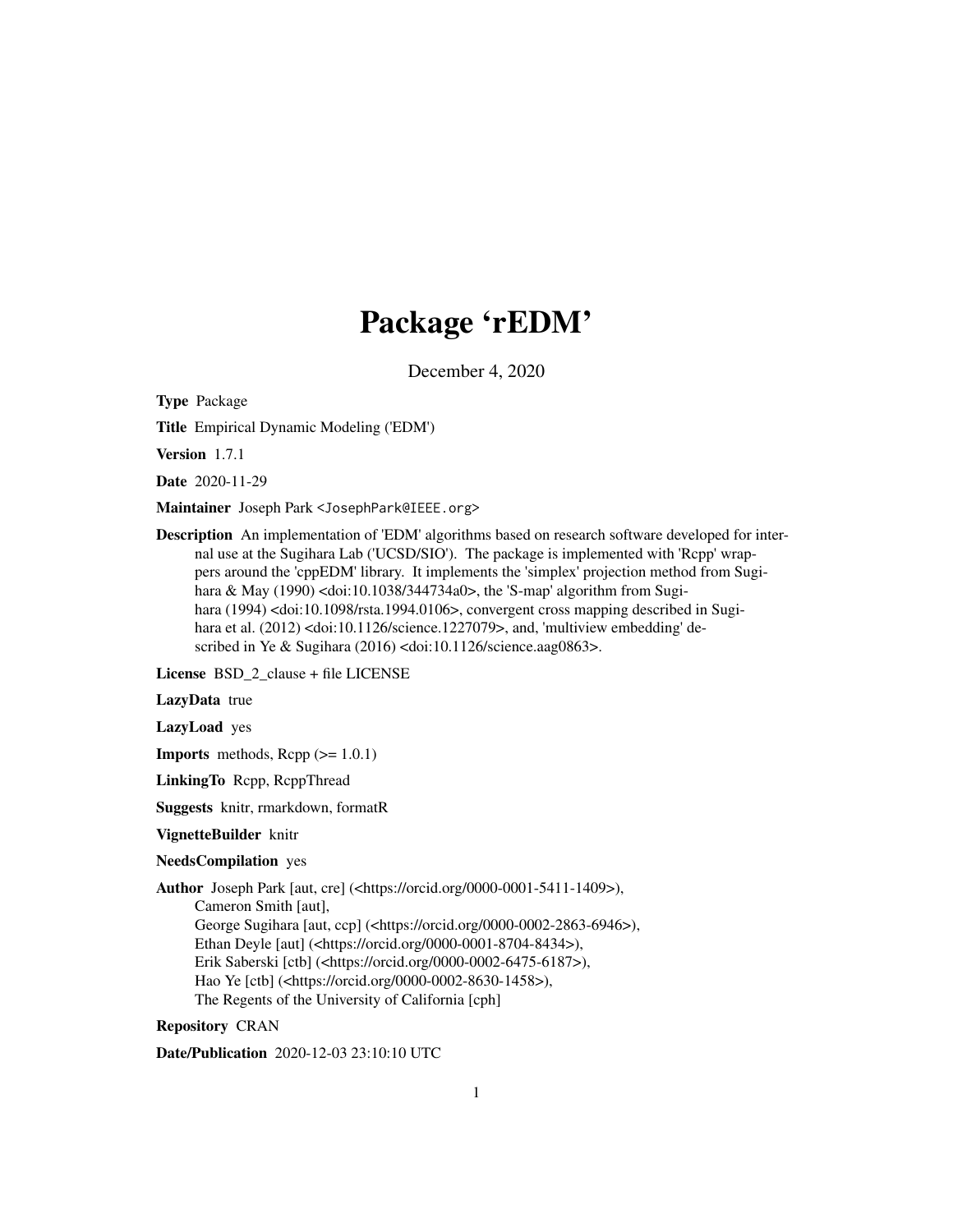## <span id="page-1-0"></span>R topics documented:

|       |                  | $\overline{2}$ |
|-------|------------------|----------------|
|       |                  | 3              |
|       |                  | $\overline{4}$ |
|       |                  | $\tau$         |
|       |                  | 8              |
|       | circle           | 11             |
|       |                  | 11             |
|       |                  | 12             |
|       | <b>EDM</b>       | 12             |
|       |                  | 14             |
|       |                  | 15             |
|       |                  | 16             |
|       |                  | 16             |
|       |                  | 17             |
|       |                  | 18             |
|       |                  | 19             |
|       |                  | 19             |
|       |                  | 21             |
|       |                  | 23             |
|       |                  | 24             |
|       | PredictNonlinear | 25             |
|       |                  | 26             |
|       |                  | 27             |
|       |                  | 28             |
|       | SMap             | 31             |
|       |                  | 33             |
|       |                  | 34             |
|       |                  | 34             |
|       |                  | 35             |
|       |                  |                |
| Index |                  | 36             |
|       |                  |                |

block\_3sp *Time series for a three-species coupled model.*

## Description

Time series generated from a discrete-time coupled Lotka-Volterra model exhibiting chaotic dynamics.

#### Usage

block\_3sp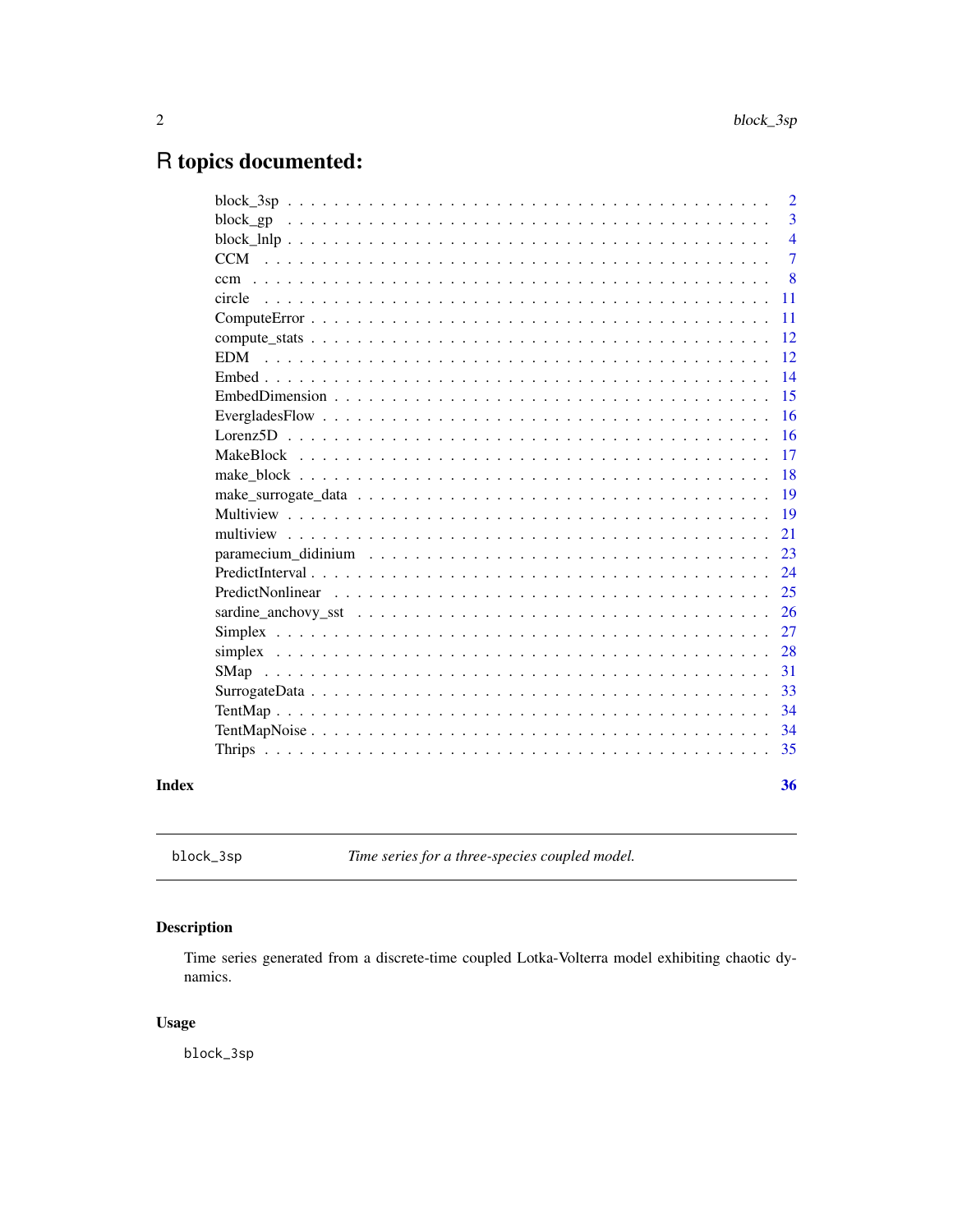#### <span id="page-2-0"></span>block\_gp 3

#### Format

A data frame with 198 rows and 10 columns:

time time index (# of generations)

x\_t abundance of simulated species \$x\$ at time \$t\$

x\_t-1 abundance of simulated species \$x\$ at time \$t-1\$

x\_t-2 abundance of simulated species \$x\$ at time \$t-2\$

y\_t abundance of simulated species \$y\$ at time \$t\$

y\_t-1 abundance of simulated species \$y\$ at time \$t-1\$

y\_t-2 abundance of simulated species \$y\$ at time \$t-2\$

z\_t abundance of simulated species \$z\$ at time \$t\$

z\_t-1 abundance of simulated species \$z\$ at time \$t-1\$

z\_t-2 abundance of simulated species \$z\$ at time \$t-2\$

#### block\_gp *Deprecated functions*

#### Description

Deprecated functions.

#### Usage

```
block_gp(block,lib = c(1, NROW(block)), pred = lib, tp = 1, phi = 0,
v_e = 0, eta = 0, fit_params = TRUE, columns = NULL, target_column = 1,
stats_only = TRUE,save_covariance_matrix = FALSE,
first\_column_time = FALSE, silent = FALSE, ...)ccm_means(df, FUN = mean, ...)
tde\_gp(time\_series, lib = c(1, NROW(time\_series)), pred = lib,E = 1:10, tau = 1, tp = 1, phi = 0, v_e = 0, eta = 0, fit_params = TRUE,
stats\_only = TRUE, save\_covariance\_matrix = FALSE, silent = FALSE, ...)test_nonlinearity(ts,method = "ebisuzaki", num_surr = 200,
T_{\text{period}} = 1, E = 1, ...
```
#### Arguments

| block | not implemented |
|-------|-----------------|
| lib   | not implemented |
| pred  | not implemented |
| tp    | not implemented |
| phi   | not implemented |
| $v_e$ | not implemented |
|       |                 |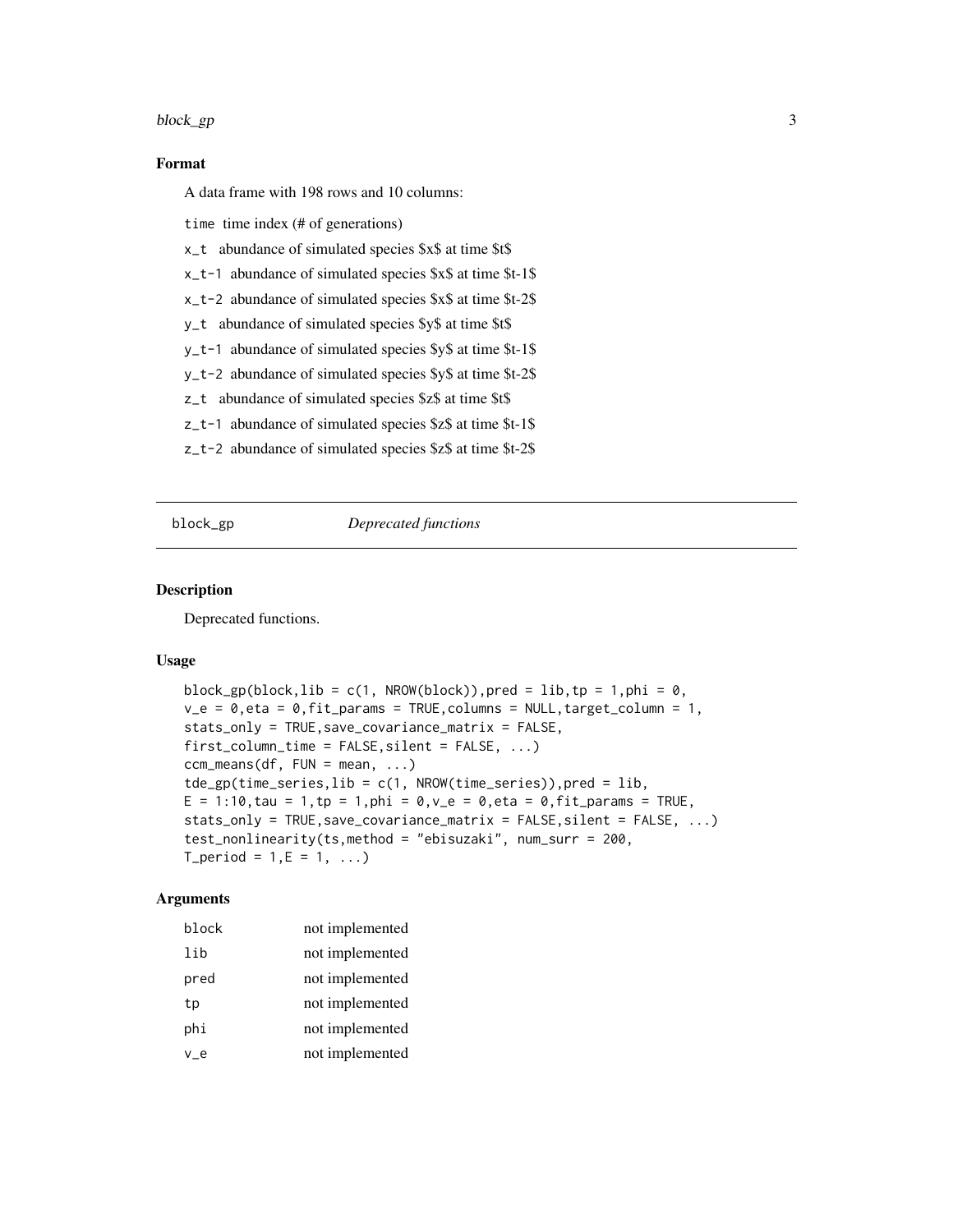<span id="page-3-0"></span>

| eta                    | not implemented |  |
|------------------------|-----------------|--|
| fit_params             | not implemented |  |
| columns                | not implemented |  |
| target_column          | not implemented |  |
| stats_only             | not implemented |  |
| save_covariance_matrix |                 |  |
|                        | not implemented |  |
| first_column_time      |                 |  |
|                        | not implemented |  |
| silent                 | not implemented |  |
| df                     | not implemented |  |
| <b>FUN</b>             | not implemented |  |
| time_series            | not implemented |  |
| F                      | not implemented |  |
| tau                    | not implemented |  |
| ts                     | not implemented |  |
| method                 | not implemented |  |
| num_surr               | not implemented |  |
| T_period               | not implemented |  |
|                        | not implemented |  |

#### Value

Not implemneted.

<span id="page-3-1"></span>block\_lnlp *Perform generalized forecasting using simplex projection or s-map*

#### Description

[block\\_lnlp](#page-3-1) uses multiple time series given as input to generate an attractor reconstruction, and then applies the simplex projection or s-map algorithm to make forecasts. This method generalizes the [simplex](#page-27-1) and [s\\_map](#page-27-2) routines, and allows for "mixed" embeddings, where multiple time series can be used as different dimensions of an attractor reconstruction.

#### Usage

```
block_lnlp(block, lib = NULL, pred = NULL, norm = 2, method = c("simplex",
  "s-map"), tp = 1, num_neighbors = switch(match.arg(method),
  simplex = "e+1", 's-map' = 0), columns = NULL, target_columns = 1,stats_only = TRUE, first_column_time = FALSE, exclusion_radius = NULL,
  epsilon = NULL, theta = NULL, silent = TRUE, save_smap_coefficients = FALSE)
```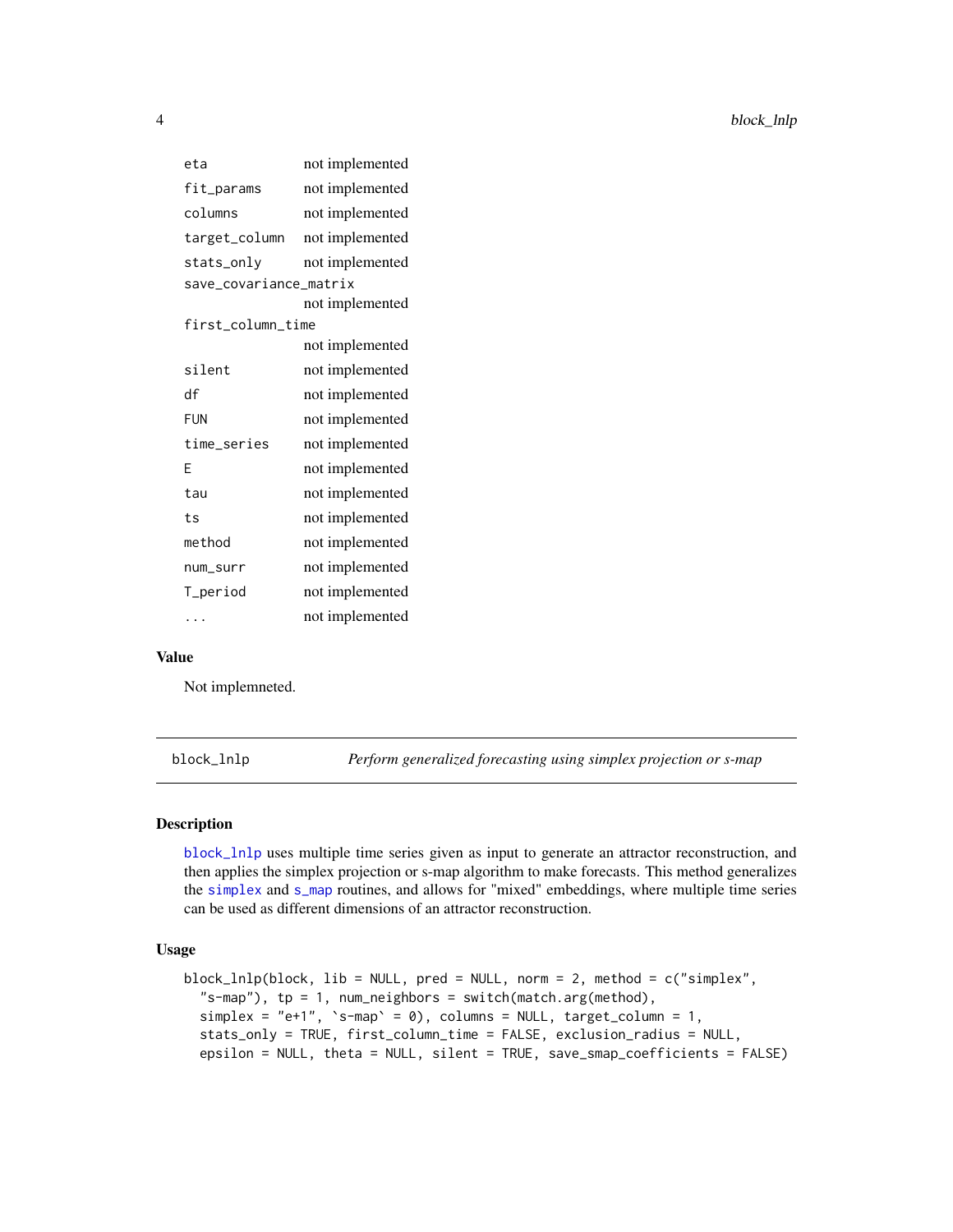#### block\_lnlp 5

#### Arguments

| block                  | either a vector to be used as the time series, or a data.frame or matrix where each<br>column is a time series                                                                                                                   |  |
|------------------------|----------------------------------------------------------------------------------------------------------------------------------------------------------------------------------------------------------------------------------|--|
| lib                    | a 2-column matrix, data.frame, 2-element vector or string of row indice pairs,<br>where each pair specifies the first and last *rows* of the time series to create the<br>library. If not specified, all available rows are used |  |
| pred                   | (same format as lib), but specifying the sections of the time series to forecast. If<br>not specified, set equal to lib                                                                                                          |  |
| norm                   | the distance measure to use, see 'Details'                                                                                                                                                                                       |  |
| method                 | the prediction method to use. see 'Details'                                                                                                                                                                                      |  |
| tp                     | the prediction horizon (how far ahead to forecast)                                                                                                                                                                               |  |
| num_neighbors          | the number of nearest neighbors to use. Note that the default value will change<br>depending on the method selected. (any of "e+1", "E+1", "e + 1", "E + 1" will<br>set this parameter to E+1 for each run.)                     |  |
| columns                | either a vector with the columns to use (indices or names), or a list of such<br>columns                                                                                                                                         |  |
| target_column          | the index (or name) of the column to forecast                                                                                                                                                                                    |  |
| stats_only             | specify whether to output just the forecast statistics or to include the raw predic-<br>tions for each run                                                                                                                       |  |
| first_column_time      |                                                                                                                                                                                                                                  |  |
|                        | indicates whether the first column of the given block is a time column (and<br>therefore excluded when building the library)                                                                                                     |  |
| exclusion_radius       |                                                                                                                                                                                                                                  |  |
|                        | excludes vectors from the search space of nearest neighbors if their *time index*<br>is within exclusion_radius (NULL turns this option off)                                                                                     |  |
| epsilon                | Not implemented                                                                                                                                                                                                                  |  |
| theta                  | the nonlinear tuning parameter (theta is only relevant if method $==$ "s-map")                                                                                                                                                   |  |
| silent                 | prevents warning messages from being printed to the R console                                                                                                                                                                    |  |
| save_smap_coefficients |                                                                                                                                                                                                                                  |  |
|                        | specifies whether to include the s_map coefficients with the output                                                                                                                                                              |  |

#### Details

The default parameters are set so that passing a vector as the only argument will use that vector to predict itself one time step ahead. If a matrix or data.frame is given as the only argument, the first column will be predicted (one time step ahead), using the remaining columns as the embedding. If the first column is not a time vector, 1:NROW will be used as time values.

norm = 2 (only option currently available) uses the "L2 norm", Euclidean distance:

$$
distance(a, b) := \sqrt{\sum_{i} (a_i - b_i)^2}
$$

method "simplex" (default) uses the simplex projection forecasting algorithm method "s-map" uses the s-map forecasting algorithm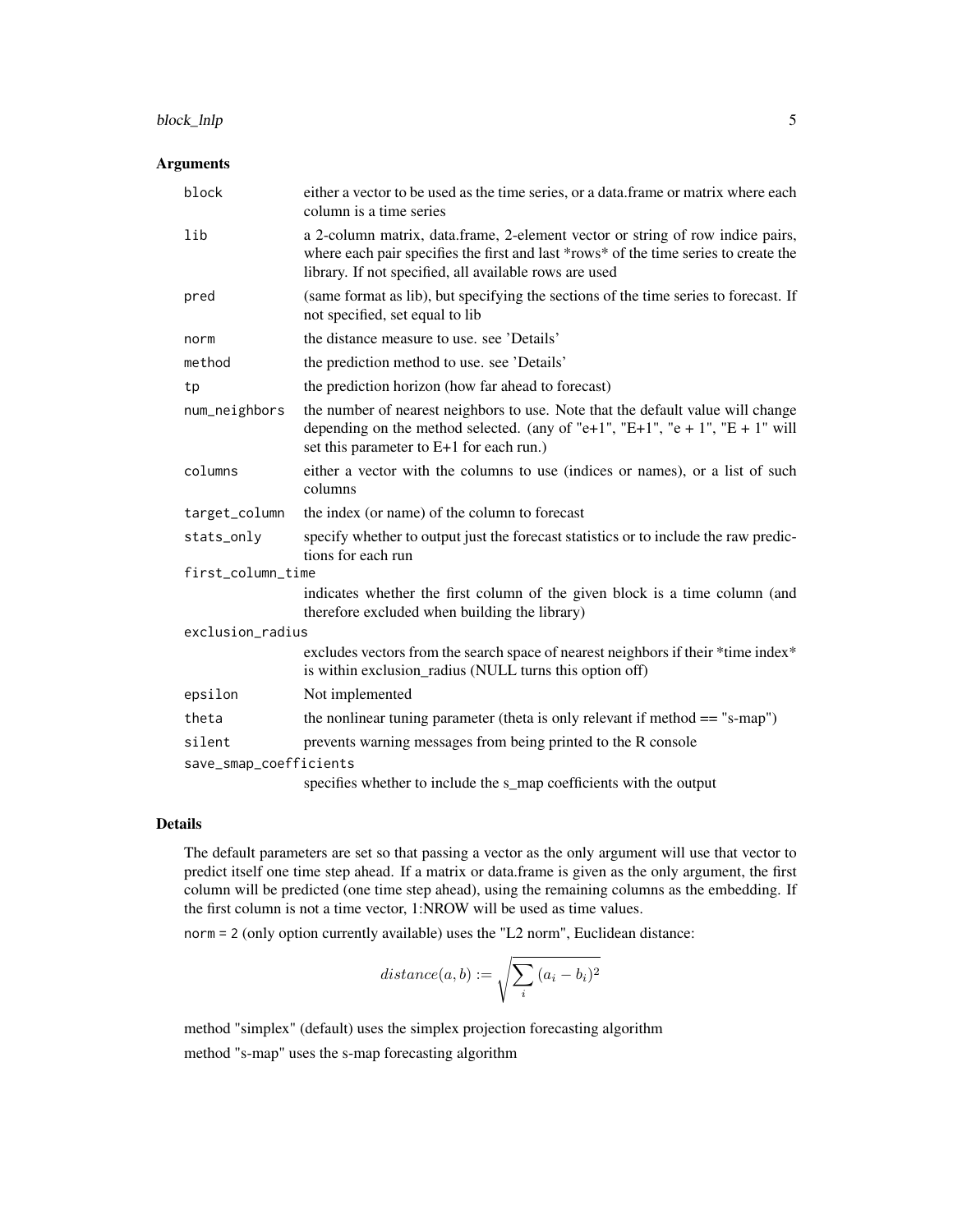#### Value

A data.frame with components for the parameters and forecast statistics:

| cols            | embedding                                                                                                   |
|-----------------|-------------------------------------------------------------------------------------------------------------|
| tp              | prediction horizon                                                                                          |
| nn              | number of neighbors                                                                                         |
| num_pred        | number of predictions                                                                                       |
| rho             | correlation coefficient between observations and predictions                                                |
| mae             | mean absolute error                                                                                         |
| rmse            | root mean square error                                                                                      |
| perc            | percent correct sign                                                                                        |
| p_val           | p-value that rho is significantly greater than 0 using Fisher's z-transformation                            |
| const_pred_rho  | same as rho, but for the constant predictor                                                                 |
| const_pred_mae  | same as mae, but for the constant predictor                                                                 |
| const_pred_rmse | same as rmse, but for the constant predictor                                                                |
| const_pred_perc | same as perc, but for the constant predictor                                                                |
| $const_p$ val   | same as $p_{val}$ , but for the constant predictor                                                          |
| model_output    | data.frame with columns for the time index, observations, predictions, and estimated prediction variance (i |

If "s-map" is the method, then the same, but with additional columns:

| theta             | the nonlinear tuning parameter                                                                                          |
|-------------------|-------------------------------------------------------------------------------------------------------------------------|
| smap coefficients | data.frame with columns for the s-map coefficients (if save_smap_coefficients == $TRUE$ )                               |
|                   | smap_coefficient_covariances list of covariance matrices for the s-map coefficients (if save_smap_coefficients == TRUE) |

#### Examples

```
block <- block_3sp
block_lnlp(block[,2:4])
block <- block_3sp
block_lnlp(block[,1:4], first_column_time = TRUE)
block <- block_3sp
block_lnlp(block, target_column = "x_t", columns = c("y_t", "z_t"), first_column_time = TRUE)
block <- block_3sp
x_t_pred = block_lnlp(block, columns = c("x_t", "y_t"), first_column_time = TRUE,
stats_only = FALSE)
block <- block_3sp
x_t-t_pred = block_lnlp(block, method = "s-map", theta = 3, columns =
c("x_t", "y_t"), first_column_time = TRUE, stats_only = FALSE, save_smap_coefficients = TRUE)
```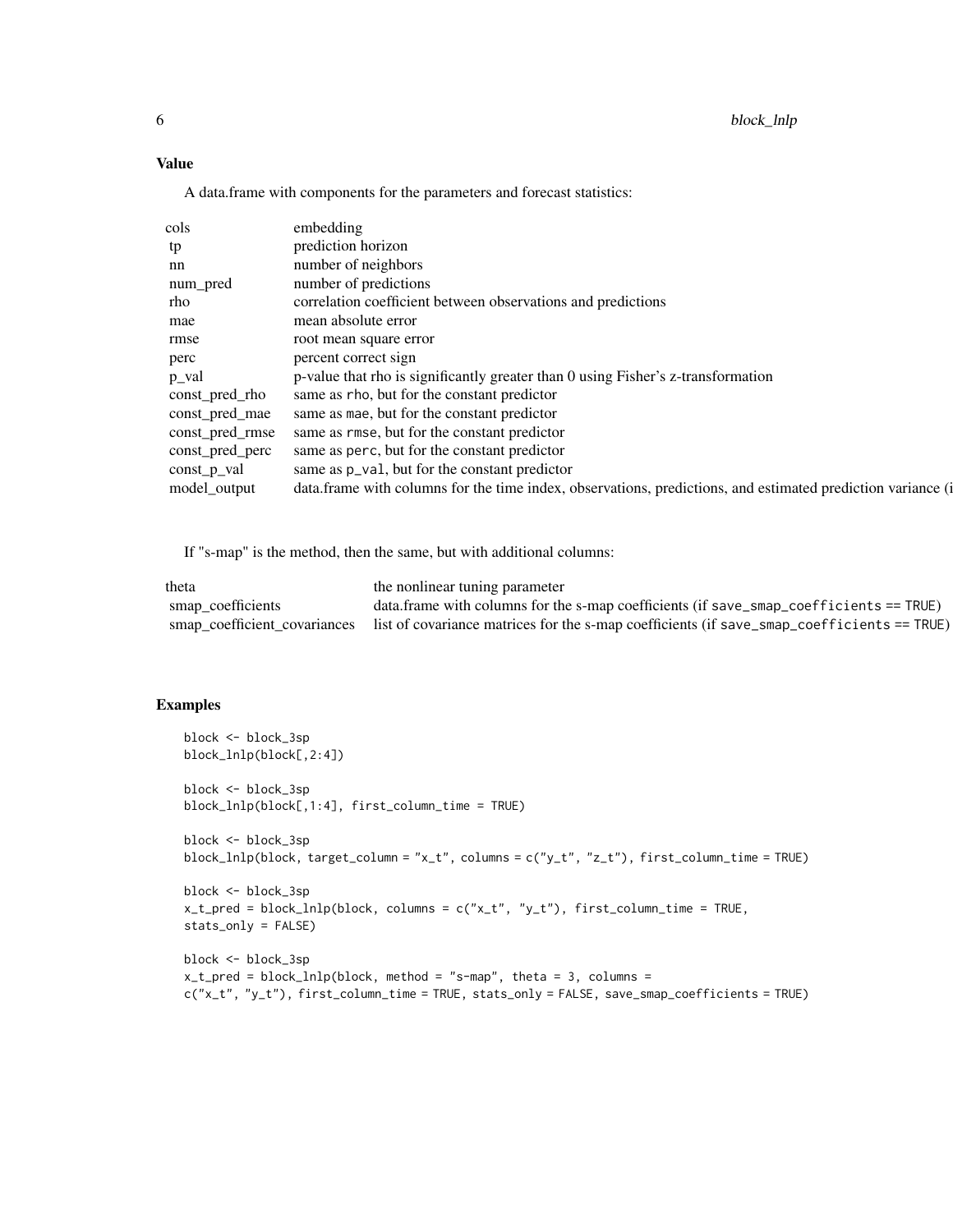#### <span id="page-6-1"></span><span id="page-6-0"></span>Description

The state-space of a multivariate dynamical system (not a purely stochastic one) encodes coherent phase-space variable trajectories. If enough information is available, one can infer the presence or absence of cross-variable interactions associated with causal links between variables. [CCM](#page-6-1) measures the extent to which states of variable Y can reliably estimate states of variable X. This happens only if X is causally influencing Y.

If cross-variable state predictability converges as more state-space information is provided, this indicates a causal link. [CCM](#page-6-1) performs this cross-variable mapping using Simplex, with convergence assessed across a range of observational library sizes as described in Sugihara et al. 2012.

#### Usage

```
CCM(pathIn = "./", dataFile = "", dataFrame = NULL, pathOut = "./",predictFile = "", E = 0, Tp = 0, knn = 0, tau = -1,
 exclusionRadius = 0, columns = "", target = "",
  libSizes = ", sample = 0, random = TRUE, replacement = FALSE, seed = 0,
  includeData = FALSE, verbose = FALSE, showPlot = FALSE)
```
#### **Arguments**

| pathIn          | path to dataFile.                                                                                                                              |
|-----------------|------------------------------------------------------------------------------------------------------------------------------------------------|
| dataFile        | ext format data file name. The first column must be a time index or time values.<br>The first row must be column names.                        |
| dataFrame       | input data.frame. The first column must be a time index or time values. The<br>columns must be named.                                          |
| pathOut         | path for predictFile containing output predictions.                                                                                            |
| predictFile     | output file name.                                                                                                                              |
| E               | embedding dimension.                                                                                                                           |
| Тp              | prediction horizon (number of time column rows).                                                                                               |
| knn             | number of nearest neighbors. If $km=0$ , knn is set to $E+1$ .                                                                                 |
| tau             | lag of time delay embedding specified as number of time column rows.                                                                           |
| exclusionRadius |                                                                                                                                                |
|                 | excludes vectors from the search space of nearest neighbors if their relative time<br>index is within exclusion Radius.                        |
| columns         | string of whitespace separated column name(s) in the input data used to create<br>the library.                                                 |
| target          | column name in the input data used for prediction.                                                                                             |
| libSizes        | string of 3 whitespace separated integer values specifying the intial library size,<br>the final library size, and the library size increment. |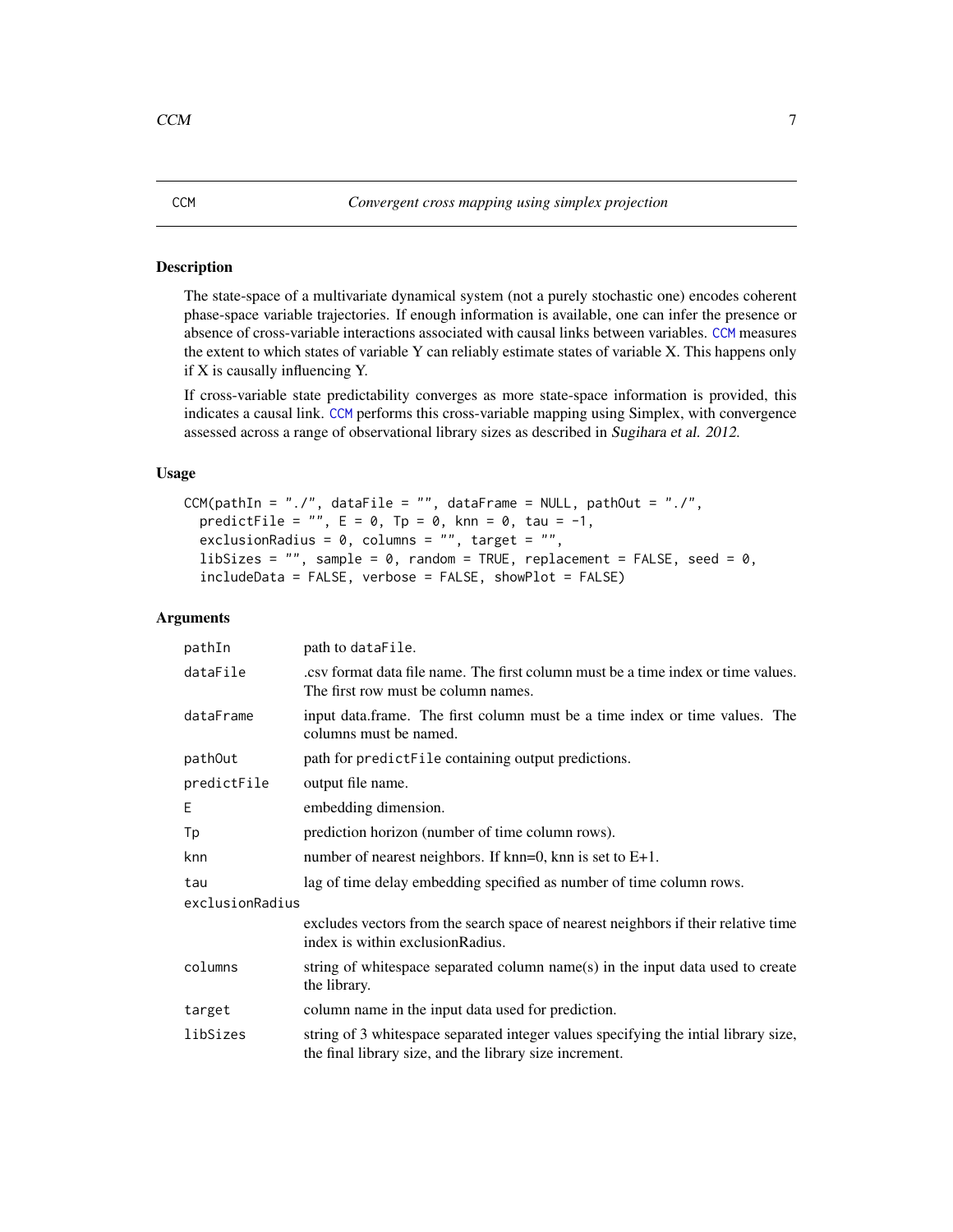<span id="page-7-0"></span>

| sample      | integer specifying the number of random samples to draw at each library size<br>evaluation.       |
|-------------|---------------------------------------------------------------------------------------------------|
| random      | logical to specify random (TRUE) or sequential library sampling.                                  |
| replacement | logical to specify sampling with replacement.                                                     |
| seed        | integer specifying the random sampler seed. If seed= $\theta$ then a random seed is<br>generated. |
| includeData | logical to include statistics and predictions for every prediction in the ensemble.               |
| verbose     | logical to produce additional console reporting.                                                  |
| showPlot    | logical to plot results.                                                                          |

#### Details

[CCM](#page-6-1) computes the X:Y and Y:X cross-mappings in parallel using threads.

#### Value

A data.frame with 3 columns. The first column is LibSize specifying the subsampled library size. Columns 2 and 3 report Pearson correlation coefficients for the prediction of X from Y, and Y from X.

#### References

Sugihara G., May R., Ye H., Hsieh C., Deyle E., Fogarty M., Munch S., 2012. Detecting Causality in Complex Ecosystems. Science 338:496-500.

#### Examples

```
data(sardine_anchovy_sst)
df <- CCM( dataFrame=sardine_anchovy_sst, E=3, Tp=0, columns="anchovy",
target="np_sst", libSizes="10 70 10", sample=100 )
```
<span id="page-7-1"></span>

| . . | ×<br>I<br>. .<br>__ |  |
|-----|---------------------|--|
|     |                     |  |

m *Convergent cross mapping using simplex projection* 

#### Description

[ccm](#page-7-1) uses time delay embedding on one time series to generate an attractor reconstruction, and then applies the simplex projection algorithm to estimate concurrent values of another time series. This method is typically applied, varying the library sizes, to determine if one time series contains the necessary dynamic information to recover the influence of another, causal variable.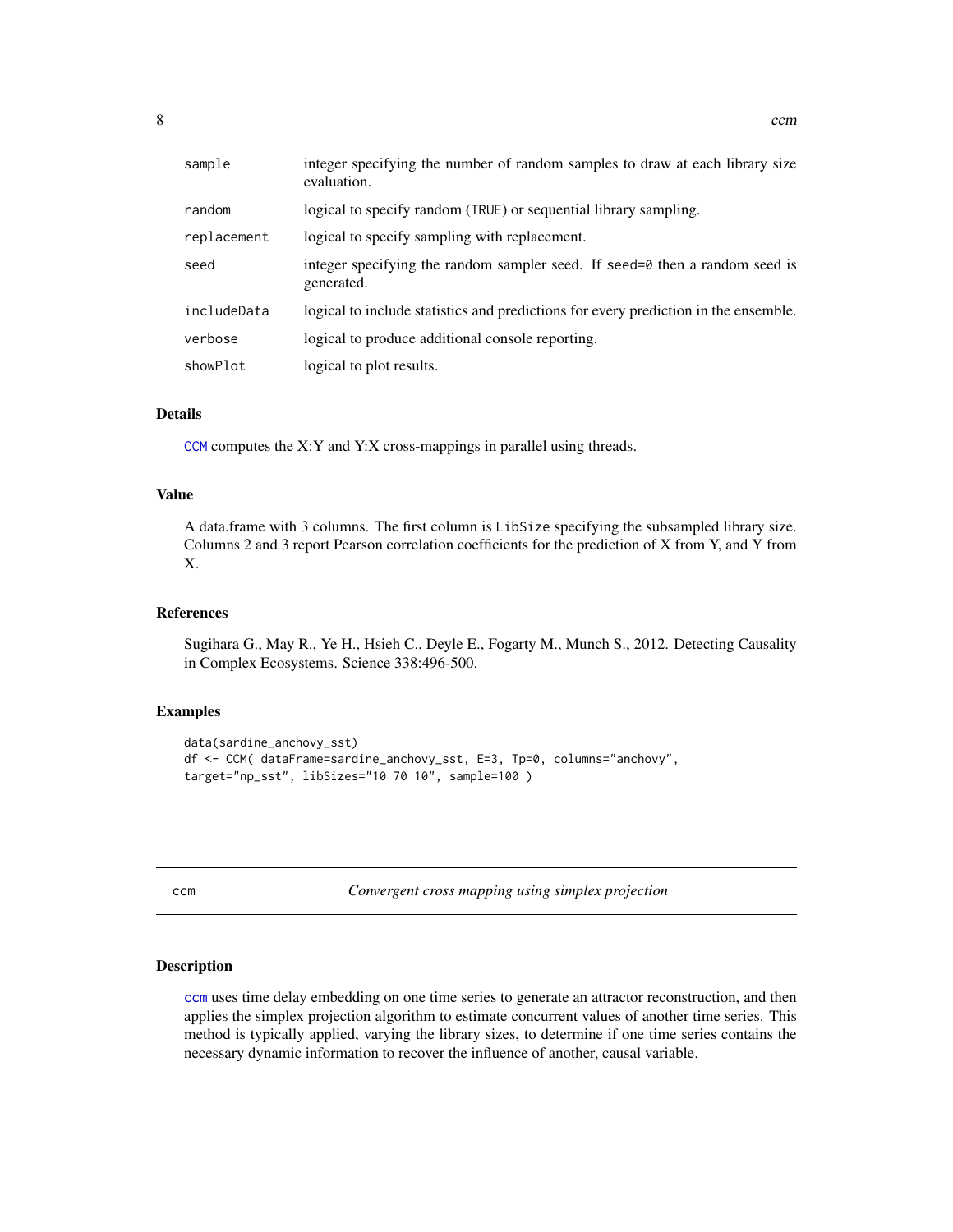$\epsilon$  ccm  $\epsilon$ 

#### Usage

```
ccm(block, lib = NULL, pred = NULL, norm = 2, E = 1, tau = -1,
   tp = 0, num_neighbors = "e+1", lib_sizes = c(10, 75, 5),
    random_libs = TRUE, num_samples = 100, replace = FALSE, lib_column = 1,
   target_column = 2, first_column_time = FALSE, RNGseed = NULL,
   exclusion_radius = NULL, epsilon = NULL, stats_only = TRUE,
   silent = TRUE)
```
#### Arguments

| block             | either a vector to be used as the time series, or a data. frame or matrix where each<br>column is a time series                                                                                                                  |
|-------------------|----------------------------------------------------------------------------------------------------------------------------------------------------------------------------------------------------------------------------------|
| lib               | a 2-column matrix, data.frame, 2-element vector or string of row indice pairs,<br>where each pair specifies the first and last *rows* of the time series to create the<br>library. If not specified, all available rows are used |
| pred              | (same format as lib), but specifying the sections of the time series to forecast. If<br>not specified, set equal to lib                                                                                                          |
| norm              | the distance measure to use. see 'Details'                                                                                                                                                                                       |
| Ε                 | the embedding dimensions to use for time delay embedding                                                                                                                                                                         |
| tau               | the time-delay offset to use for time delay embedding                                                                                                                                                                            |
| tp                | the prediction horizon (how far ahead to forecast)                                                                                                                                                                               |
| num_neighbors     | the number of nearest neighbors to use. Note that the default value will change<br>depending on the method selected. (any of "e+1", "E+1", "e + 1", "E + 1" will<br>set this parameter to E+1 for each run                       |
| lib_sizes         | three integers specifying the start, stop and increment index of library sizes                                                                                                                                                   |
| random_libs       | indicates whether to use randomly sampled libs                                                                                                                                                                                   |
| num_samples       | is the number of random samples at each lib size (this parameter is ignored if<br>random libs is FALSE)                                                                                                                          |
| replace           | indicates whether to sample vectors with replacement                                                                                                                                                                             |
| lib_column        | name (index) of the column to cross map from                                                                                                                                                                                     |
| target_column     | name (index) of the column to forecast                                                                                                                                                                                           |
| first_column_time |                                                                                                                                                                                                                                  |
|                   | indicates whether the first column of the given block is a time column                                                                                                                                                           |
| RNGseed           | will set a seed for the random number generator, enabling reproducible runs of<br>ccm with randomly generated libraries                                                                                                          |
| exclusion_radius  |                                                                                                                                                                                                                                  |
|                   | excludes vectors from the search space of nearest neighbors if their *time index*<br>is within exclusion_radius (NULL turns this option off)                                                                                     |
| epsilon           | not implemented                                                                                                                                                                                                                  |
| stats_only        | specify whether to output just the forecast statistics or the raw predictions for<br>each run                                                                                                                                    |
| silent            | prevents warning messages from being printed to the R console                                                                                                                                                                    |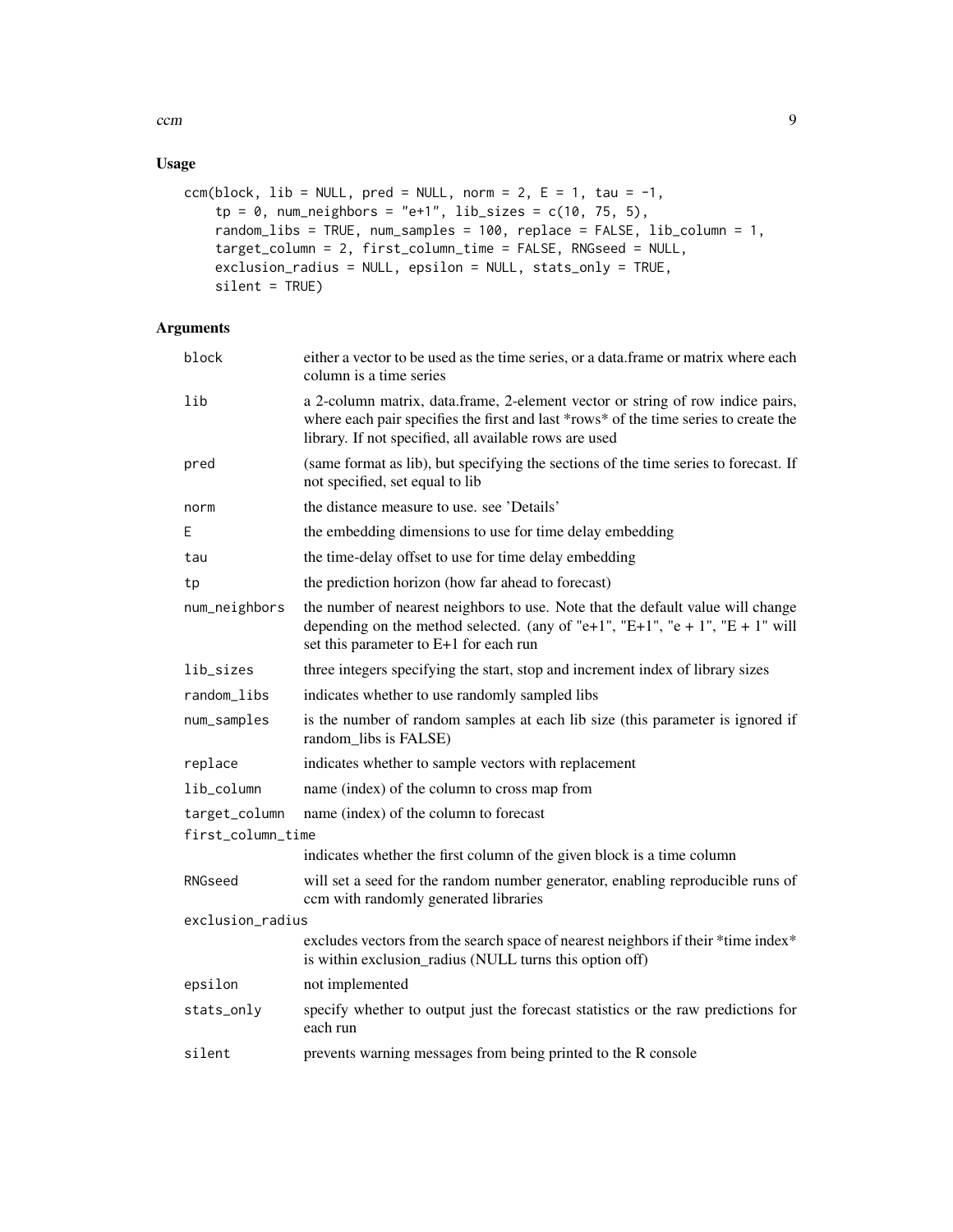#### Details

[ccm](#page-7-1) runs both forward and reverse cross maps in seperate threads. Results are returned for both mappings. The default parameters are set so that passing a matrix as the only argument will use  $E =$ 1 (embedding dimension), and leave-one-out cross-validation over the whole time series to compute cross-mapping from the first column to the second column, letting the library size vary from 10 to 75 in increments of 5.

norm = 2 (only option currently available) uses the "L2 norm", Euclidean distance:

$$
distance(a, b) := \sqrt{\sum_{i} (a_i - b_i)^2}
$$

#### Value

If stats\_only = TRUE: a data.frame with forecast statistics for both the forward and reverse mappings:

| LibSize | library length (number of vectors)                                            |
|---------|-------------------------------------------------------------------------------|
| x:y     | cross mapped correlation coefficient between observations x and predictions y |
| y:x     | cross mapped correlation coefficient between observations y and predictions x |
| E       | embedding dimension                                                           |
| tau     | time delay offset                                                             |
| tp      | forecast interval                                                             |
| nn      | number nearest neighbors                                                      |
|         |                                                                               |

If stats\_only = FALSE: a named list with the following items: settings:

| LibMeans         | data, frame with the mean bidirectional forecast statistics                                               |
|------------------|-----------------------------------------------------------------------------------------------------------|
| CCM1 PredictStat | data. frame with forward mapped prediction statistics for each prediction of the ensemble                 |
|                  | CCM1 Predictions list of prediction result data.frame each forward mapped prediction of the ensemble      |
|                  | CCM2_PredictStat data.frame with reverse mapped prediction statistics for each prediction of the ensemble |
|                  | CCM2 Predictions list of prediction result data frame each reverse mapped prediction of the ensemble      |

CCM1\_PredictStat and CCM2\_PredictStat data.frames have columns:

| N           | prediction number                 |
|-------------|-----------------------------------|
| E           | embedding dimension               |
| nn          | number of nearest neighbors       |
| tau         | embedding time delay offset       |
| LibSize     | library size                      |
| rho         | correlation coefficient           |
| <b>RMSE</b> | root mean square error            |
| <b>MAE</b>  | maximum absolute error            |
| lib         | column name of the library vector |
| target      | column name of the target vector  |

<span id="page-9-0"></span>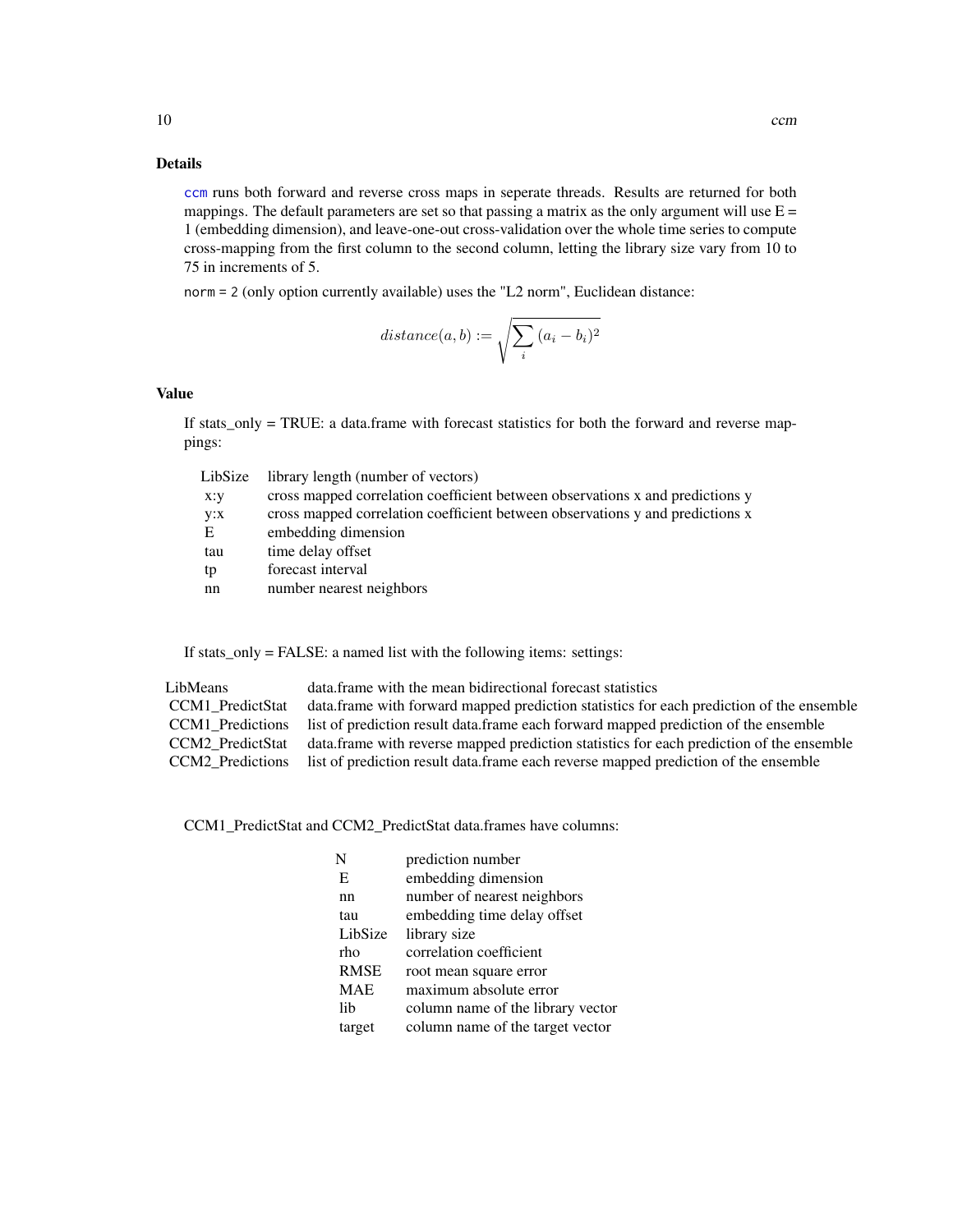#### <span id="page-10-0"></span>circle to the control of the control of the control of the control of the control of the control of the control of the control of the control of the control of the control of the control of the control of the control of th

#### Examples

```
anchovy\_xmap\_sst \leq ccm(sardine\_anchovy\_sst, E = 3,lib_column = "anchovy", target_column = "np_sst",
 lib\_sizes = c(10, 75, 5), num_samples = 100)
```
#### circle *2-D timeseries of a circle.*

#### Description

Time series of of circle in 2-D (\$sin\$ and \$cos\$).

#### Usage

circle

#### Format

A data frame with 200 rows and 3 columns:

Time time index.

- x \$sin\$ component.
- y \$cos\$ component.

<span id="page-10-1"></span>ComputeError *Compute error*

#### Description

[ComputeError](#page-10-1) evaluates the Pearson correlation coefficient, mean absolute error and root mean square error between two numeric vectors.

#### Usage

ComputeError(obs, pred)

#### Arguments

| obs  | vector of observations. |
|------|-------------------------|
| pred | vector of predictions.  |

#### Value

A name list with components: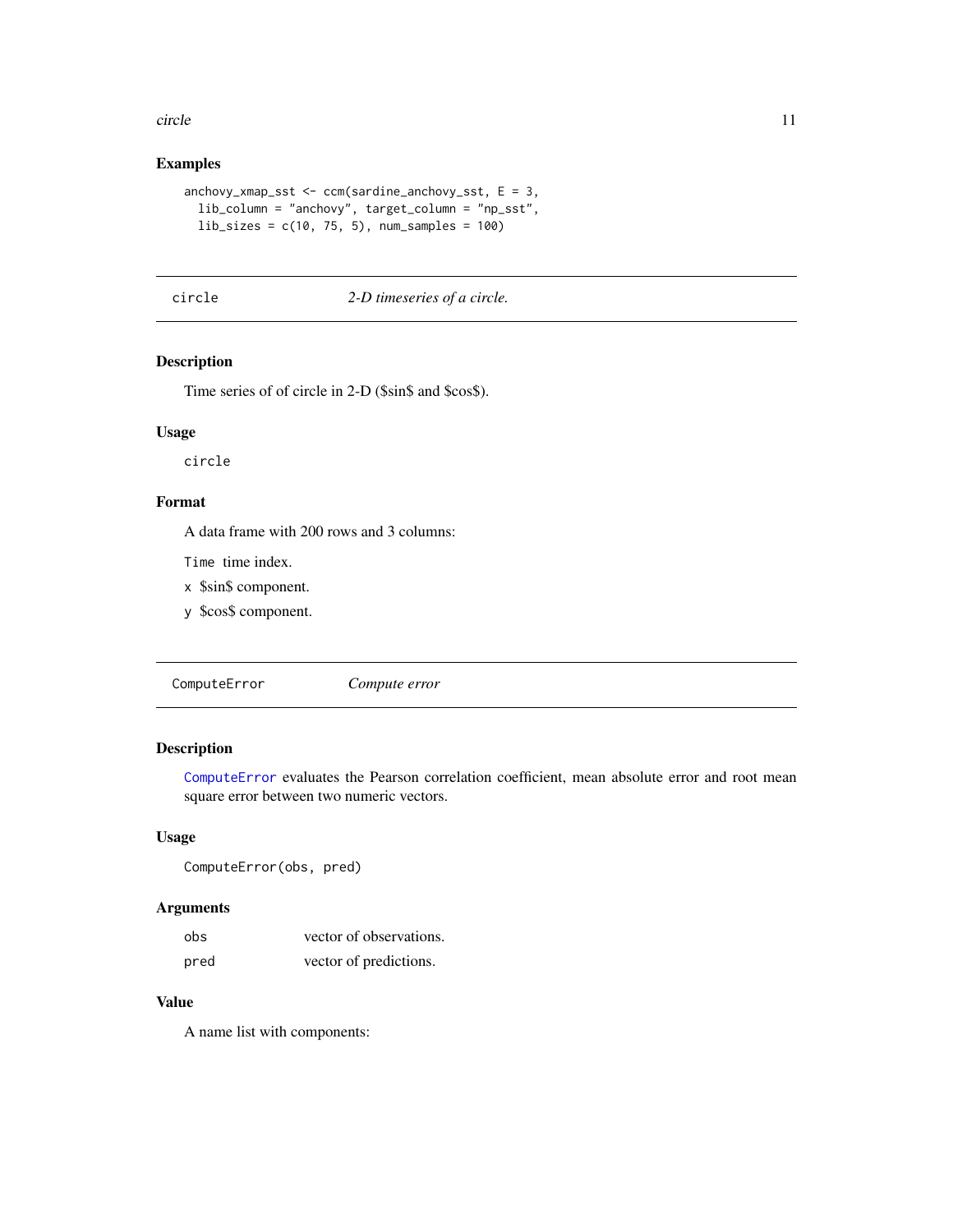| rho        | Pearson correlation         |
|------------|-----------------------------|
| <b>MAE</b> | mean absolute error         |
|            | RMSE root mean square error |

#### <span id="page-11-0"></span>Examples

```
data(block_3sp)
smplx <- Simplex( dataFrame=block_3sp, lib="1 99", pred="105 190", E=3,
columns="x_t", target="x_t")
err <- ComputeError( smplx$Observations, smplx$Predictions )
```
compute\_stats *Compute performance metrics for predictions*

#### Description

Computes the rho, MAE, RMSE, perc, and p-val performance metrics

#### Arguments

| observed  | a vector of the observed values            |
|-----------|--------------------------------------------|
| predicted | a vector of corresponding predicted values |

#### Value

A data.frame with components with various performance metrics:

| num pred | number of predictions                                           |
|----------|-----------------------------------------------------------------|
| rho      | correlation coefficient between observations and predictions    |
| mae      | mean absolute error                                             |
| rmse     | root mean square error                                          |
| perc     | percent correct sign                                            |
| p_val    | p-value that rho is significantly greater than 0 using Fisher's |

#### Examples

compute\_stats(rnorm(100), rnorm(100))

EDM *Empirical dynamic modeling*

#### Description

EDM provides tools for data-driven time series analyses. It is based on reconstructing multivariate state (or phase) space representations from uni or multivariate time series, then projecting state changes using various metrics applied to nearest neighbors.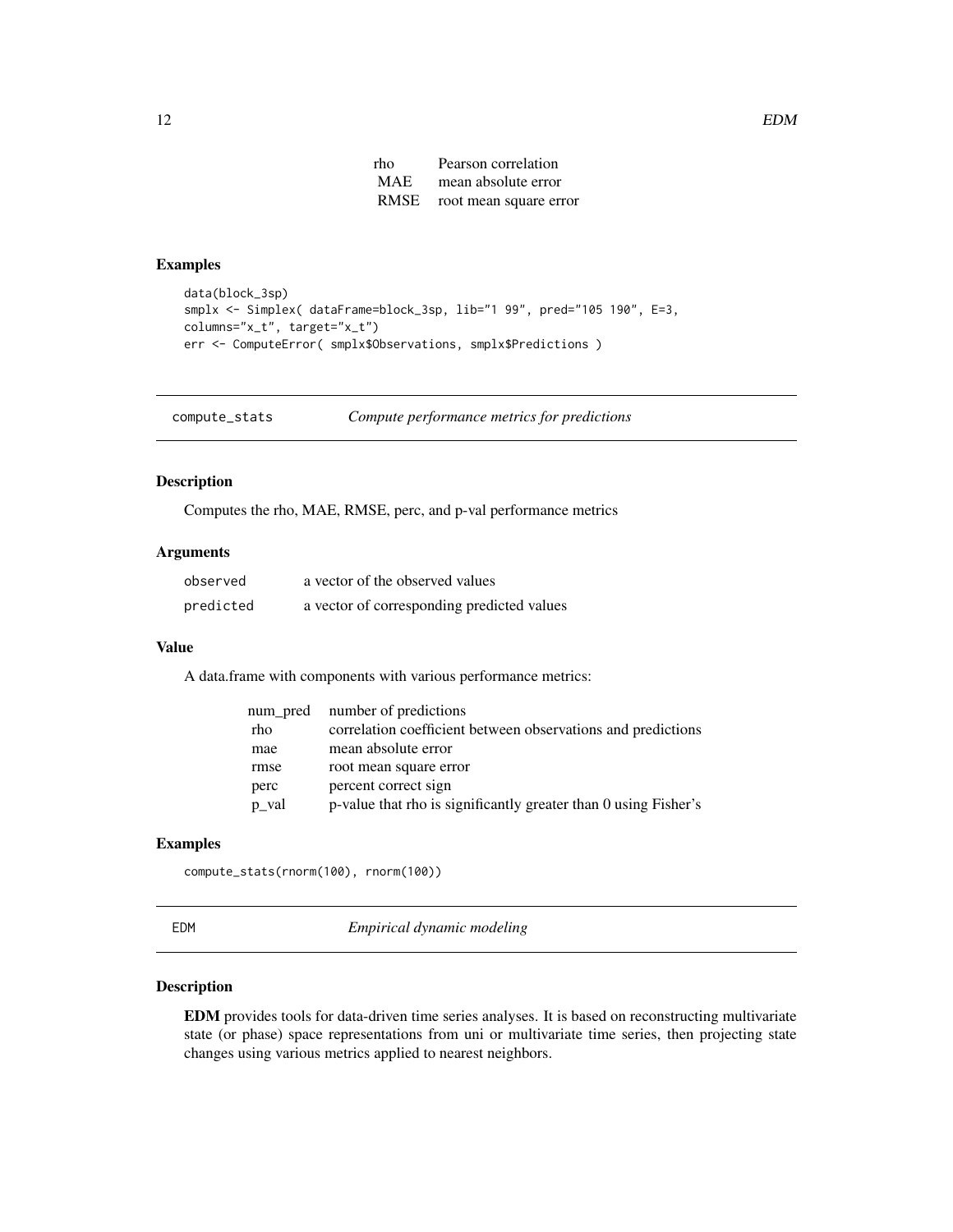#### <span id="page-12-0"></span> $EDM$  13

EDM is a Rcpp interface to the [cppEDM](https://github.com/SugiharaLab/cppEDM) library of Empirical Dynamic Modeling tools. Functionality includes:

- Simplex projection (Sugihara and May 1990)
- Sequential Locally Weighted Global Linear Maps (S-map) (Sugihara 1994)
- Multivariate embeddings (Dixon et. al. 1999)
- Convergent cross mapping (Sugihara et. al. 2012)
- Multiview embedding (Ye and Sugihara 2016)

#### Details

#### Main Functions:

- [Simplex](#page-26-1) simplex projection
- [SMap](#page-30-1) S-map projection
- [CCM](#page-6-1) convergent cross mapping
- [Multiview](#page-18-1) multiview forecasting

#### Helper Functions:

- [Embed](#page-13-1) time delay embedding
- [ComputeError](#page-10-1) forecast skill metrics
- [EmbedDimension](#page-14-1) optimal embedding dimension
- [PredictInterval](#page-23-1) optimal prediction interval
- [PredictNonlinear](#page-24-1) evaluate nonlinearity

#### Author(s)

Maintainer: Joseph Park & Cameron Smith

Authors: Joseph Park, Cameron Smith, Ethan Deyle, Erik Saberski, George Sugihara

#### References

Sugihara G. and May R. 1990. Nonlinear forecasting as a way of distinguishing chaos from measurement error in time series. Nature, 344:734-741.

Sugihara G. 1994. Nonlinear forecasting for the classification of natural time series. Philosophical Transactions: Physical Sciences and Engineering, 348 (1688) : 477-495.

Dixon, P. A., M. Milicich, and G. Sugihara, 1999. Episodic fluctuations in larval supply. Science 283:1528-1530.

Sugihara G., May R., Ye H., Hsieh C., Deyle E., Fogarty M., Munch S., 2012. Detecting Causality in Complex Ecosystems. Science 338:496-500.

Ye H., and G. Sugihara, 2016. Information leverage in interconnected ecosystems: Overcoming the curse of dimensionality. Science 353:922-925.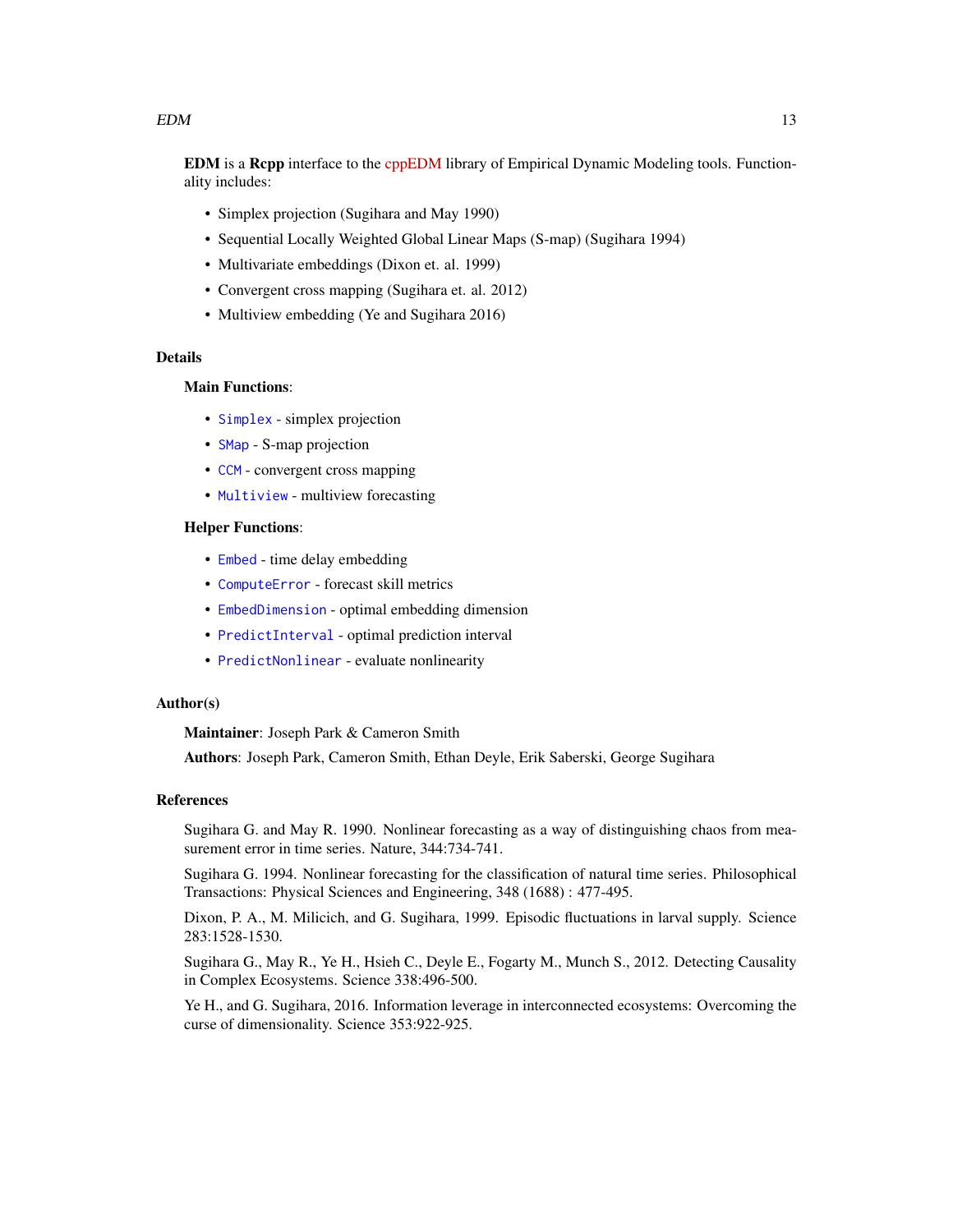<span id="page-13-1"></span><span id="page-13-0"></span>

#### Description

[Embed](#page-13-1) performs Takens time-delay embedding on columns.

#### Usage

```
Embed(path = "./", dataFile = "", dataFrame = NULL, E = 0, tau = -1,
columns = "", verbose = FALSE)
```
#### Arguments

| path      | path to dataFile.                                                                                                                                                       |
|-----------|-------------------------------------------------------------------------------------------------------------------------------------------------------------------------|
| dataFile  | ext format data file name. The first column must be a time index or time val-<br>ues. The first row must be column names. One of dataFile or dataFrame are<br>required. |
| dataFrame | input data.frame. The first column must be a time index or time values. The<br>columns must be named. One of dataFile or dataFrame are required.                        |
| E.        | embedding dimension.                                                                                                                                                    |
| tau       | integer time delay embedding lag specified as number of time column rows.                                                                                               |
| columns   | string of whitespace separated column name(s) in the input data to be embedded.                                                                                         |
| verbose   | logical to produce additional console reporting.                                                                                                                        |

#### Details

Each columns item will have E-1 time-lagged vectors created. The column name is appended with (t-n). For example, data columns X, Y, with  $E = 2$  will have columns named  $X(t-0) X(t-1)$ Y(t-0) Y(t-1).

The returned data.frame does not have a time column. The returned data.frame is truncated by tau \* (E-1) rows to remove state vectors with partial data (NaN elements).

#### Value

A data.frame with lagged columns. E columns for each variable specified in columns.

#### Examples

```
data(circle)
embed \le Embed( dataFrame = circle, E = 2, tau = -1, columns = "x y" )
```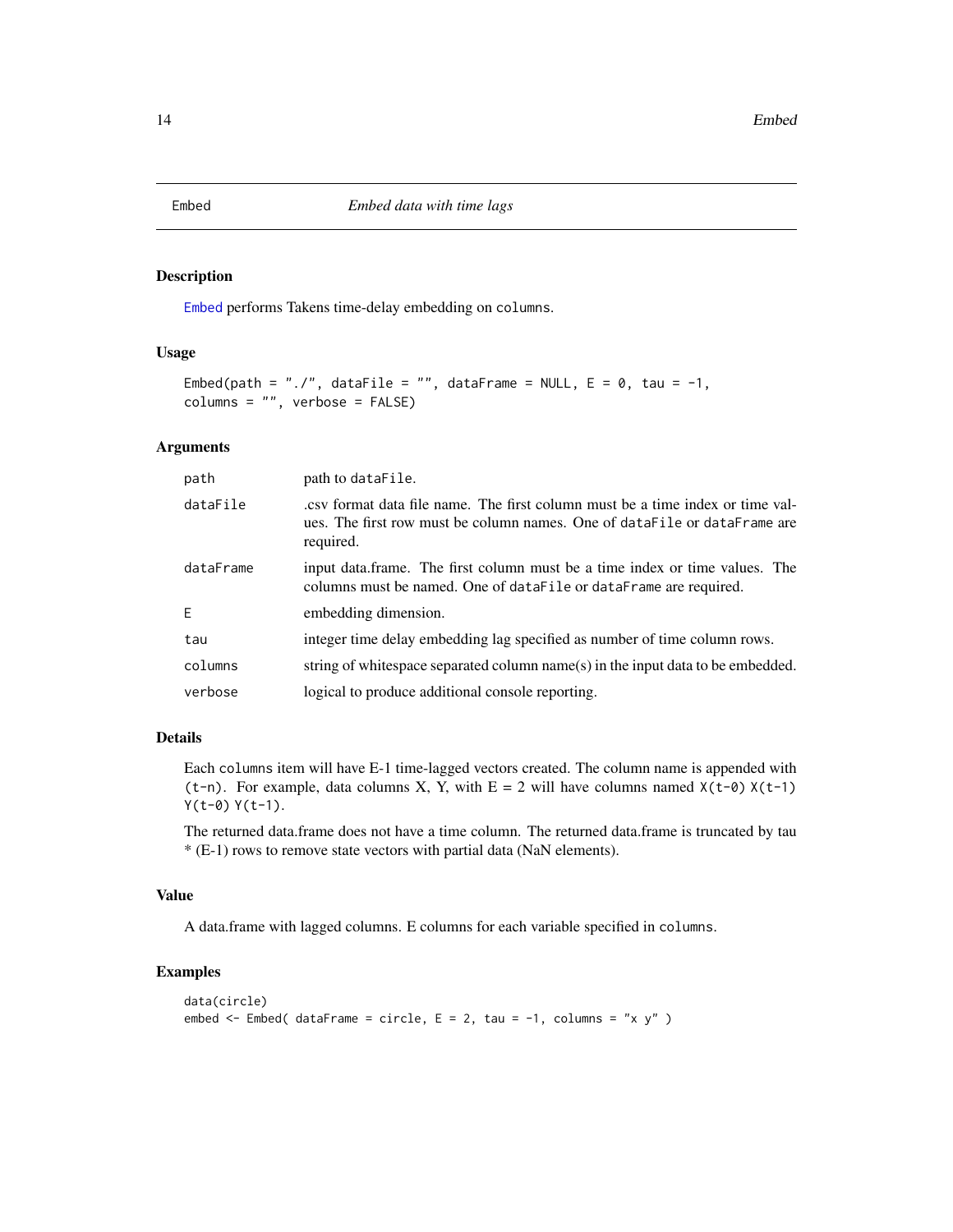<span id="page-14-1"></span><span id="page-14-0"></span>

#### Description

[EmbedDimension](#page-14-1) uses [Simplex](#page-26-1) to evaluate prediction accuracy as a function of embedding dimension.

#### Usage

```
EmbedDimension(pathIn = "./", dataFile = "", dataFrame = NULL, pathOut = "",
  predictFile = "", lib = "", pred = "", maxE = 10, Tp = 1, tau = -1,
  columns = "", target = "", embedded = FALSE, verbose = FALSE, numThreads = 4,
  showPlot = TRUE)
```
#### Arguments

| pathIn      | path to dataFile.                                                                                                                            |
|-------------|----------------------------------------------------------------------------------------------------------------------------------------------|
| dataFile    | esy format data file name. The first column must be a time index or time values.<br>The first row must be column names.                      |
| dataFrame   | input data.frame. The first column must be a time index or time values. The<br>columns must be named.                                        |
| pathOut     | path for predictFile containing output predictions.                                                                                          |
| predictFile | output file name.                                                                                                                            |
| lib         | string with start and stop indices of input data rows used to create the library of<br>observations. A single contiguous range is supported. |
| pred        | string with start and stop indices of input data rows used for predictions. A<br>single contiguous range is supported.                       |
| maxE        | maximum value of E to evalulate.                                                                                                             |
| Тp          | prediction horizon (number of time column rows).                                                                                             |
| tau         | lag of time delay embedding specified as number of time column rows.                                                                         |
| columns     | string of whitespace separated column name(s) in the input data used to create<br>the library.                                               |
| target      | column name in the input data used for prediction.                                                                                           |
| embedded    | logical specifying if the input data are embedded.                                                                                           |
| verbose     | logical to produce additional console reporting.                                                                                             |
| numThreads  | number of parallel threads for computation.                                                                                                  |
| showPlot    | logical to plot results.                                                                                                                     |
|             |                                                                                                                                              |

#### Value

A data.frame with columns E, rho.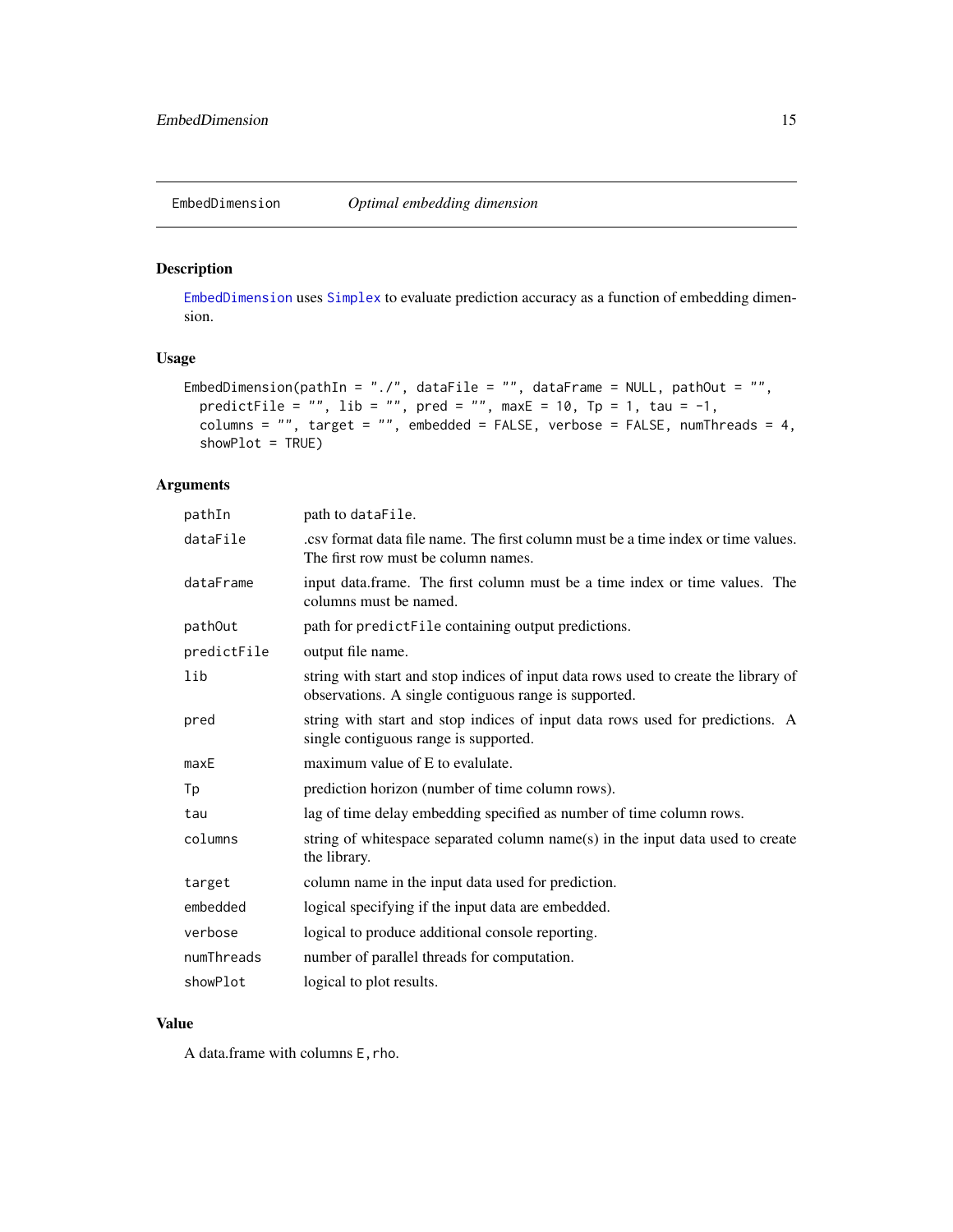#### Examples

```
data(TentMap)
E.rho <- EmbedDimension( dataFrame=TentMap, lib="1 100", pred="201 500",
columns="TentMap", target="TentMap", showPlot=FALSE)
```
EvergladesFlow *Water flow to NE Everglades*

#### Description

Cumulative weekly water flow into northeast Everglades from water control structures S12C, S12D and S333 from 1980 through 2005.

#### Usage

EvergladesFlow

#### Format

A data frame with 1379 rows and 2 columns:

Date Date.

S12CD\_S333\_CFS Cumulative weekly flow (CFS).

Lorenz5D *5-D Lorenz'96*

#### Description

5-D Lorenz'96 timeseries with  $F = 8$ .

#### Usage

Lorenz5D

#### Format

Data frame with 1000 rows and 6 columns

Time Time.

- V1 variable 1.
- V2 variable 2.
- V3 variable 3.
- V4 variable 4.
- V5 variable 5.

<span id="page-15-0"></span>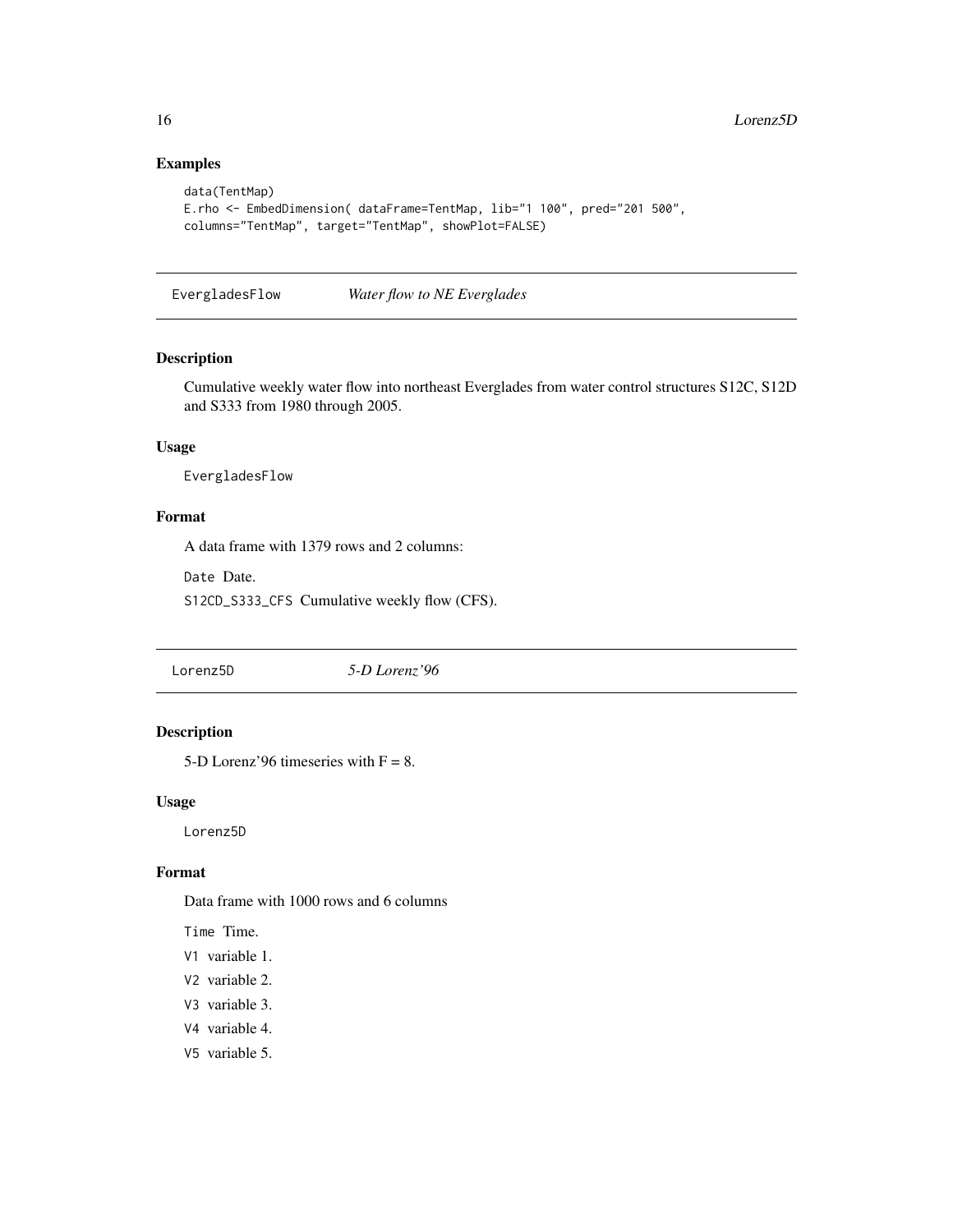#### <span id="page-16-0"></span>MakeBlock 17

#### References

Lorenz, Edward (1996). Predictability - A problem partly solved, Seminar on Predictability, Vol. I, ECMWF.

<span id="page-16-1"></span>MakeBlock *Make embedded data block*

#### Description

[MakeBlock](#page-16-1) performs Takens time-delay embedding on columns. It is an internal function called by [Embed](#page-13-1) that does not perform input error checking or validation.

#### Usage

MakeBlock(dataFrame,  $E = 0$ , tau =  $-1$ , columns = "")

#### Arguments

| dataFrame | input data.frame. The first column must be a time index or time values. The<br>columns must be named. |
|-----------|-------------------------------------------------------------------------------------------------------|
| E.        | embedding dimension.                                                                                  |
| tau       | integer time delay embedding lag specified as number of time column rows.                             |
| columns   | string of whitespace separated column name(s) in the input data to be embedded.                       |

#### Details

Each columns item will have E-1 time-lagged vectors created. The column name is appended with (t-n). For example, data columns X, Y, with  $E = 2$  will have columns named  $X(t-\theta) X(t-1)$  $Y(t-0) Y(t-1)$ .

The returned data.frame does not have a time column. The returned data.frame is truncated by tau \* (E-1) rows to remove state vectors with partial data (NaN elements).

#### Value

A data.frame with lagged columns. E columns for each variable specified in columns.

#### Examples

```
data(TentMap)
embed <- MakeBlock(TentMap, 3, 1, "TentMap")
```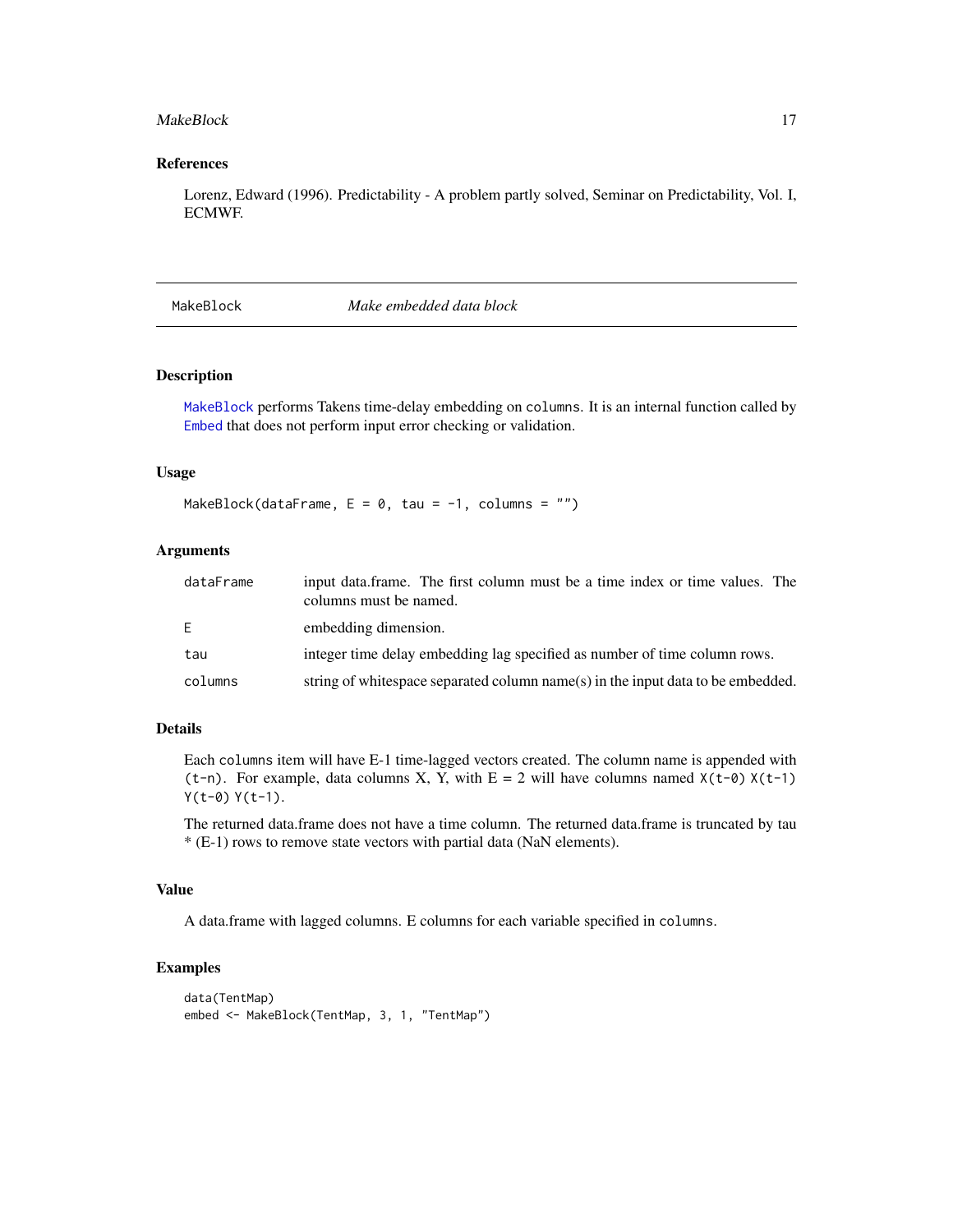<span id="page-17-1"></span><span id="page-17-0"></span>

#### Description

[make\\_block](#page-17-1) generates a time offset block with the appropriate max\_lag and tau. The first column is presumed to be a time or index vector, and is not included in the embedding.

#### Usage

```
make_block(block, columns = NULL, t = NULL, max_lag = 3, tau = -1, lib =
NULL, restrict_to_lib = TRUE)
```
#### Arguments

| block           | a data frame or matrix where each column is a time series                                                                                                 |
|-----------------|-----------------------------------------------------------------------------------------------------------------------------------------------------------|
| columns         | list of column names to time delay.                                                                                                                       |
| t               | Not used                                                                                                                                                  |
| $max_l$         | the total number of lags to include for each variable. So if max $\log == 3$ , a<br>variable X is offset with lags $X[t]$ , $X[t + tau]$ , $X[t + 2*tau]$ |
| tau             | the time delay offset for embedding                                                                                                                       |
| lib             | not used                                                                                                                                                  |
| restrict_to_lib |                                                                                                                                                           |
|                 | not used                                                                                                                                                  |

#### Value

A data.frame with time offset columns. If the original block had columns X, Y and max\_lag = 3, then the returned data.frame will have columns  $X(t-0) X(t-1) X(t-2) Y(t-0) Y(t-1) Y(t-2)$ .

#### Examples

```
data("block_3sp")
make_block(block_3sp[, c(1, 2, 5)])
```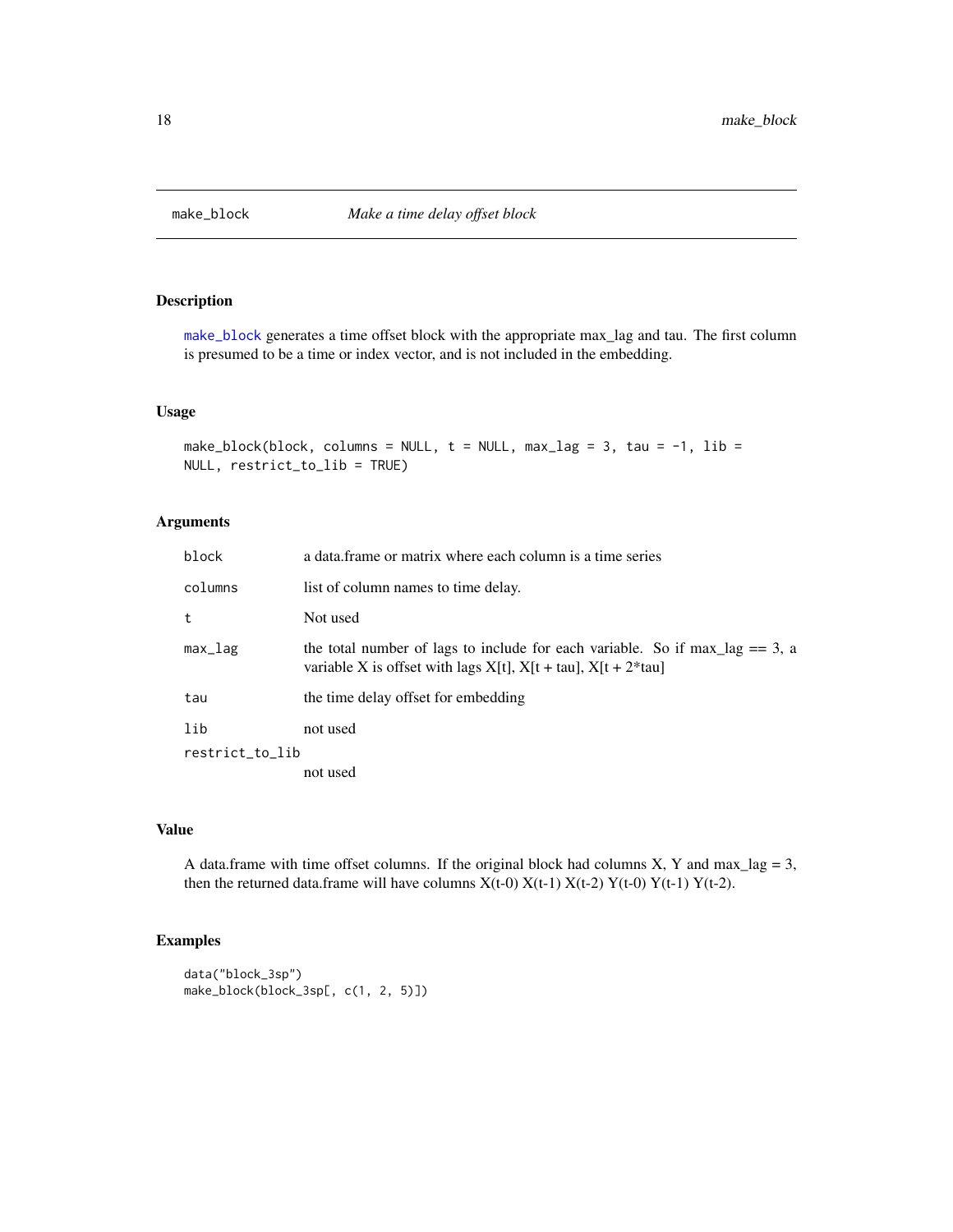<span id="page-18-0"></span>make\_surrogate\_data *Generate surrogate data for permutation/randomization tests*

#### Description

This is a wrapper function for generating surrogate time series using several different null models.

#### Usage

```
make_surrogate_data(ts, method = c("random_shuffle", "ebisuzaki",
  "seasonal"), num_surr = 100, T_period = 1, alpha = 0)
```
#### Arguments

| ts       | the original time series                                                      |
|----------|-------------------------------------------------------------------------------|
| method   | which algorithm to use to generate surrogate data                             |
| num_surr | the number of null surrogates to generate                                     |
| T_period | the period of seasonality for seasonal surrogates (ignored for other methods) |
| alpha    | standard deviation of seasonal cycle deviates.                                |

#### Value

A matrix where each column is a separate surrogate with the same length as 'ts'.

#### Examples

data = make\_surrogate\_data(block\_3sp\$x\_t)

<span id="page-18-1"></span>

Multiview *Forecasting using multiview embedding*

#### Description

[Multiview](#page-18-1) applies the method of Ye  $\&$  Sugihara to find optimal combinations of variables that best represent the dynamics.

#### Usage

```
Multiview(pathIn = "./", dataFile = "", dataFrame = NULL, pathOut = "./",
 predictFile = "", lib = "", pred = "", D = 0, E = 1, Tp = 1, knn = 0,
  tau = -1, columns = "", target = "", multiview = 0, exclusionRadius = 0,
  trainLib = TRUE, excludeTarget = FALSE, verbose = FALSE, numThreads = 4,
  showPlot = FALSE)
```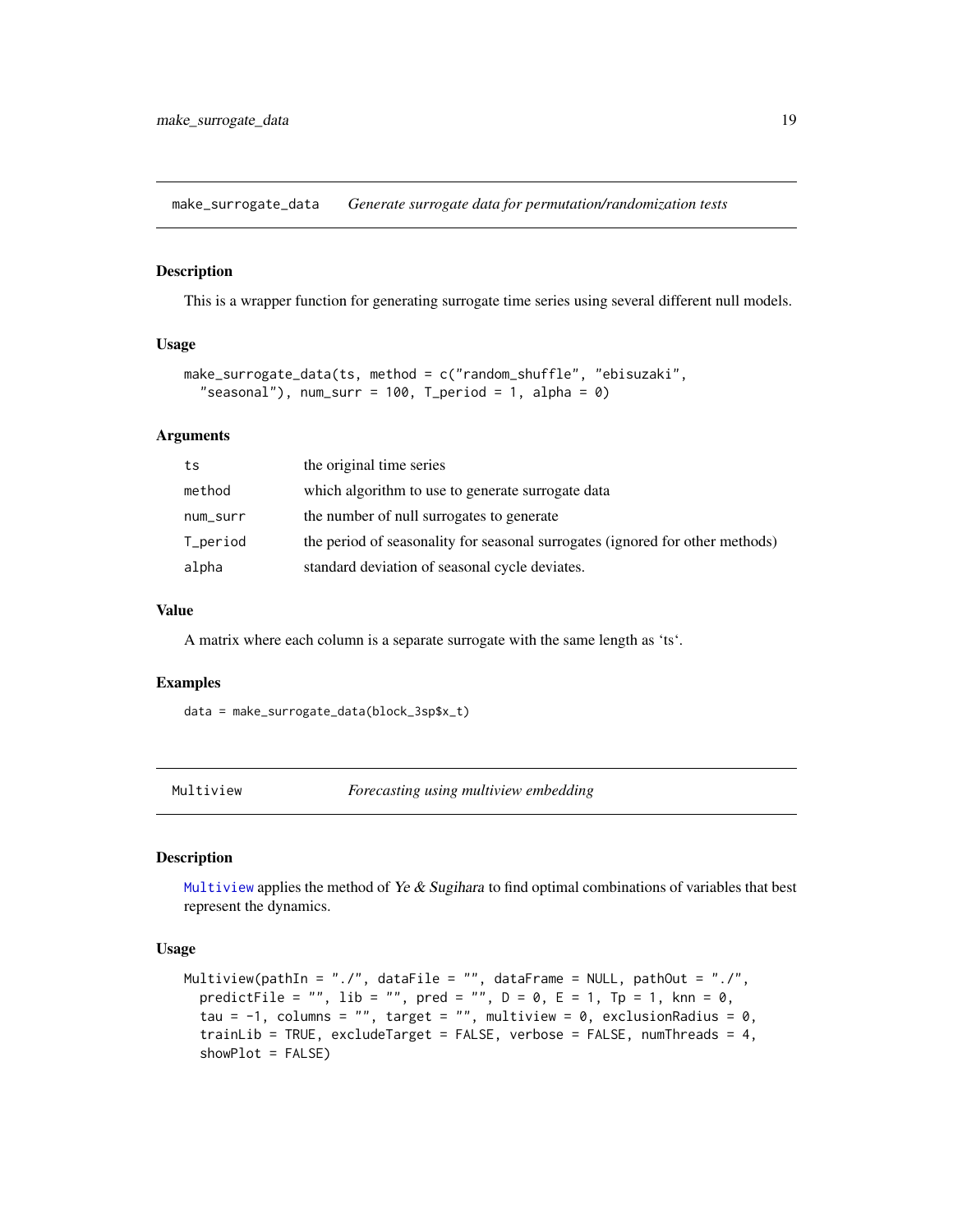#### Arguments

| pathIn          | path to dataFile.                                                                                                                                                                  |
|-----------------|------------------------------------------------------------------------------------------------------------------------------------------------------------------------------------|
| dataFile        | . csy format data file name. The first column must be a time index or time values.<br>The first row must be column names.                                                          |
| dataFrame       | input data.frame. The first column must be a time index or time values. The<br>columns must be named.                                                                              |
| path0ut         | path for predictFile containing output predictions.                                                                                                                                |
| predictFile     | prediction output file name.                                                                                                                                                       |
| lib             | a 2-column matrix, data.frame, 2-element vector or string of row indice pairs,<br>where each pair specifies the first and last *rows* of the time series to create the<br>library. |
| pred            | (same format as lib), but specifying the sections of the time series to forecast.                                                                                                  |
| D               | multivariate dimension.                                                                                                                                                            |
| E               | embedding dimension.                                                                                                                                                               |
| Tp              | prediction horizon (number of time column rows).                                                                                                                                   |
| knn             | number of nearest neighbors. If $km=0$ , knn is set to $E+1$ .                                                                                                                     |
| tau             | lag of time delay embedding specified as number of time column rows.                                                                                                               |
| columns         | string of whitespace separated column name(s) in the input data used to create<br>multivariable data sets.                                                                         |
| target          | column name in the input data used for prediction.                                                                                                                                 |
| multiview       | number of multiview ensembles to average for the final prediction estimate.                                                                                                        |
| exclusionRadius |                                                                                                                                                                                    |
|                 | number of adjacent observation vector rows to exclude as nearest neighbors in<br>prediction.                                                                                       |
| trainLib        | logical to use in-sample (lib=pred) projections for the ranking of column com-<br>binations.                                                                                       |
| excludeTarget   | logical to exclude embedded target column from combinations.                                                                                                                       |
| verbose         | logical to produce additional console reporting.                                                                                                                                   |
| numThreads      | number of CPU threads to use in multiview processing.                                                                                                                              |
| showPlot        | logical to plot results.                                                                                                                                                           |
|                 |                                                                                                                                                                                    |

#### Details

Multiview embedding is a method to identify variables in a multivariate dynamical system that are most likely to contribute to the observed dynamics. It is a multistep algorithm with these general steps:

- 1. Compute D-dimensional variable combination forecasts.
- 2. Rank forecasts.
- 3. Compute predictions of top combinations.
- 4. Compute multiview averaged prediction.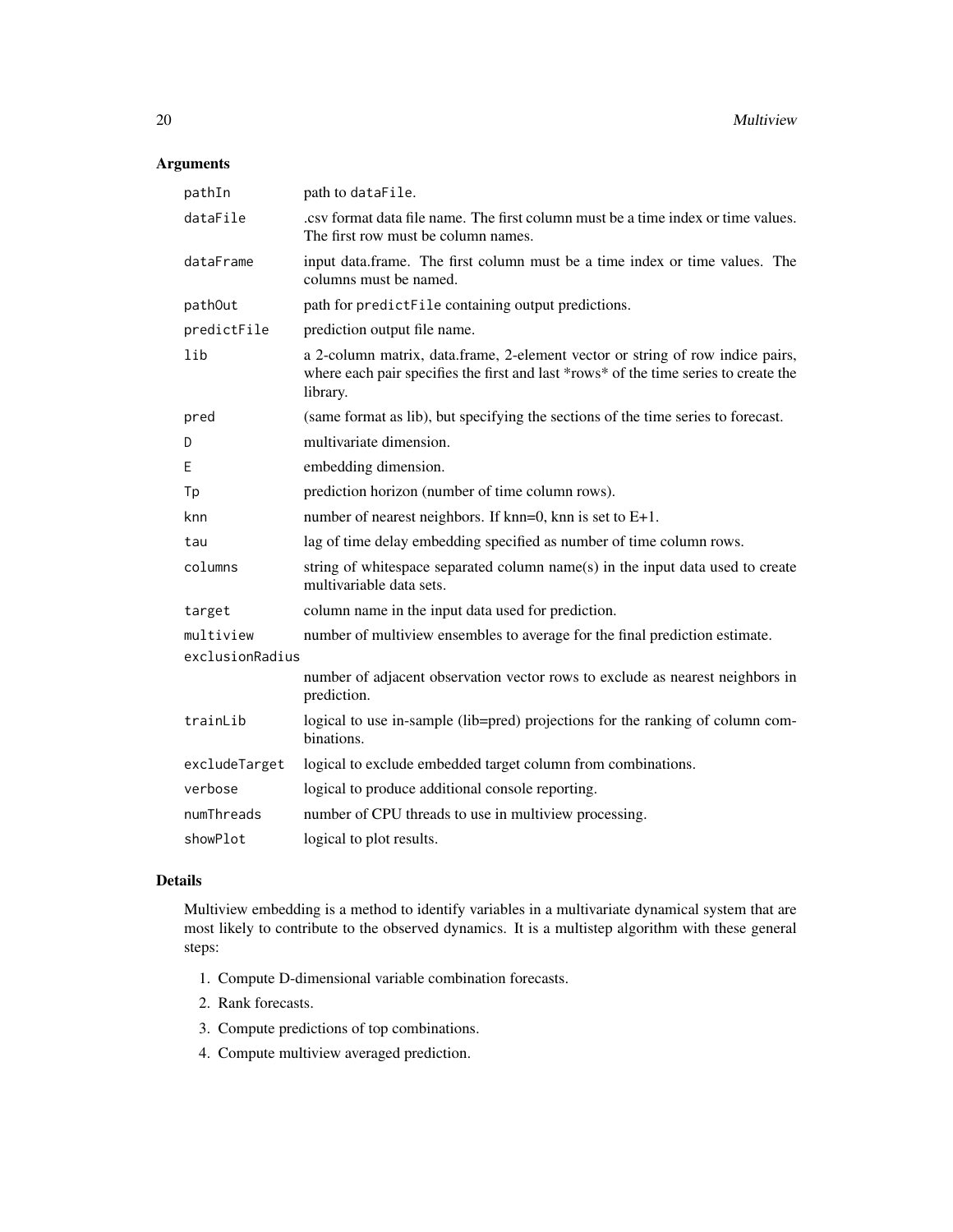#### <span id="page-20-0"></span>multiview 21

If E>1, all variables are embedded to dimension E. If trainLib is TRUE initial forecasts and ranking are done in-sample (lib=pred) and predictions using the top ranked combinations use the specified lib and pred. If trainLib is FALSE initial forecasts and ranking use the specified lib and pred, the step of computing predictions of the top combinations is skipped.

#### Value

Named list with data.frames [[Combo\_rho,Predictions]].

data.frame Combo\_rho columns:

| Col 1      | column index           |
|------------|------------------------|
|            | column index           |
| Col E      | column index           |
| rho        | Pearson correlation    |
| <b>MAE</b> | mean absolute error    |
| RMSE       | root mean square error |

#### References

Ye H., and G. Sugihara, 2016. Information leverage in interconnected ecosystems: Overcoming the curse of dimensionality. Science 353:922-925.

#### Examples

data(block\_3sp)  $L = Multiview( dataFrame = block_3sp, lib = "1 99", pred = "105 190",$  $E = 2$ , columns = "x\_t y\_t z\_t", target = "x\_t" )

<span id="page-20-1"></span>multiview *Perform forecasting using multiview embedding*

#### Description

[multiview](#page-20-1) applies the method described in Ye & Sugihara (2016) for forecasting, where multiple attractor reconstructions are tested, and a single nearest neighbor is selected from each of the top k reconstructions to produce final forecasts.

#### Usage

```
multiview(block, lib = NULL, pred = NULL, norm = 2, E = 1, tau = -1,
    tp = 1, max_lag = 3, num_neighbors = "e+1", k = "sqrt", na.rm = FALSE,
    target_column = 1, stats_only = TRUE, save_lagged_block = FALSE,
    first_column_time = FALSE, exclusion_radius = NULL, silent = FALSE)
```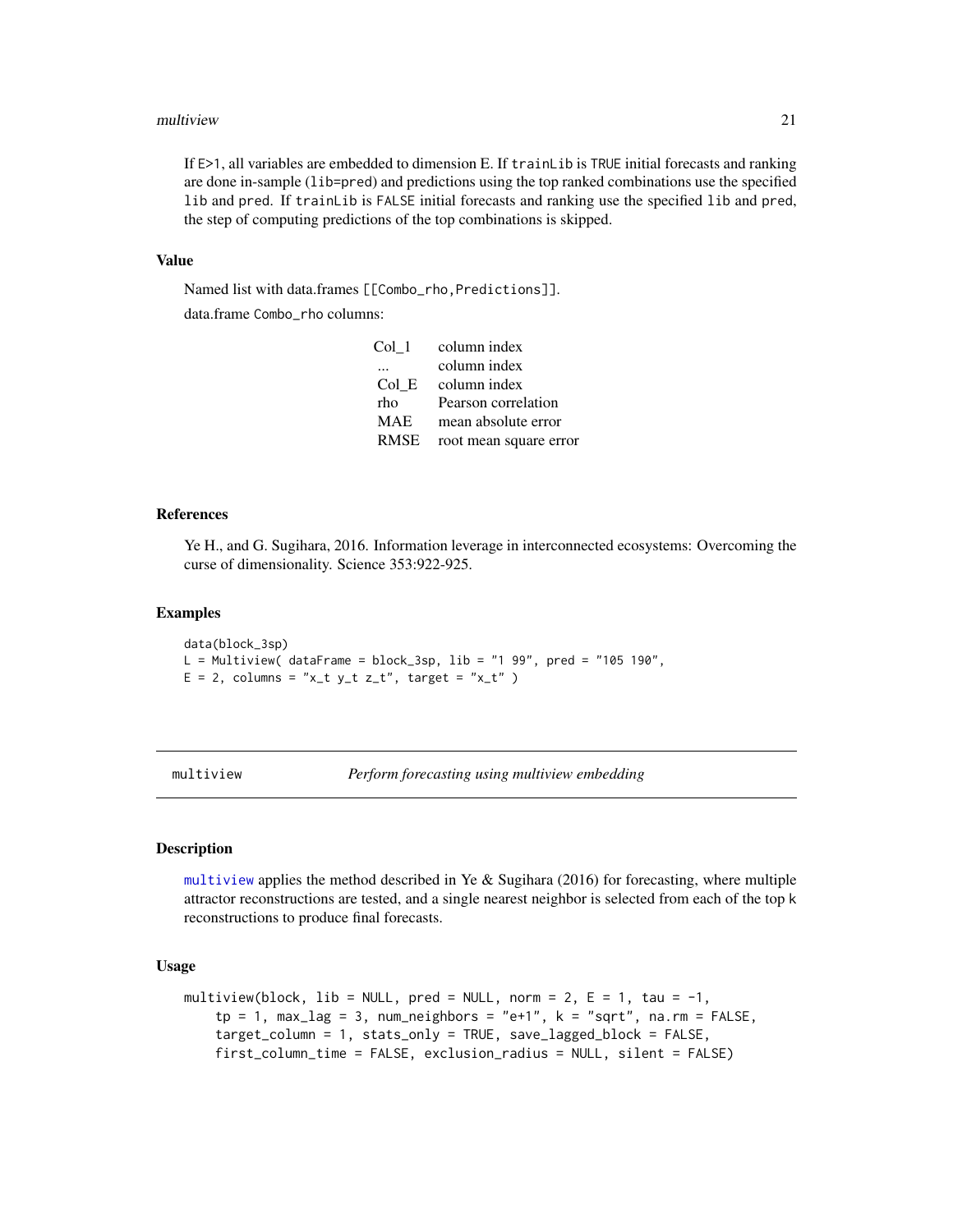#### <span id="page-21-0"></span>Arguments

| block             | either a vector to be used as the time series, or a data.frame or matrix where each<br>column is a time series                                                                                                                   |  |
|-------------------|----------------------------------------------------------------------------------------------------------------------------------------------------------------------------------------------------------------------------------|--|
| lib               | a 2-column matrix, data.frame, 2-element vector or string of row indice pairs,<br>where each pair specifies the first and last *rows* of the time series to create the<br>library. If not specified, all available rows are used |  |
| pred              | (same format as lib), but specifying the sections of the time series to forecast. If<br>not specified, set equal to lib                                                                                                          |  |
| norm              | the distance measure to use, see 'Details'                                                                                                                                                                                       |  |
| E                 | the embedding dimensions to use for time delay embedding. The default value<br>of 1 does not embed the data.                                                                                                                     |  |
| tau               | the time-delay offset to use for time delay embedding                                                                                                                                                                            |  |
| tp                | the prediction horizon (how far ahead to forecast)                                                                                                                                                                               |  |
| $max_l$           | the maximum number of lags to use for variable combinations. If $max\_lag ==$<br>3, a variable X will be embedded with lags $X[t]$ , $X[t + tau]$ , $X[t + 2*tau]$                                                               |  |
| num_neighbors     | the number of nearest neighbors to use. Note that the default value will change<br>depending on the method selected. (any of "e+1", "E+1", "e + 1", "E + 1" will<br>set this parameter to E+1 for each run.)                     |  |
| k                 | the number of embeddings to use for ensemble averaging. "sqrt" or 0 will use k<br>$=$ sqrt(m) where m is the number of multiview combinations of the set of input<br>variables                                                   |  |
| na.rm             | logical. Should missing values (including 'NaN" be omitted from the calcula-<br>tions?)                                                                                                                                          |  |
| target_column     | the name (index) of the column to forecast                                                                                                                                                                                       |  |
| stats_only        | specify whether to output just the forecast statistics or the raw predictions for<br>each run                                                                                                                                    |  |
| save_lagged_block |                                                                                                                                                                                                                                  |  |
|                   | specify whether to output the lagged block that is constructed as part of running<br>multiview                                                                                                                                   |  |
| first_column_time |                                                                                                                                                                                                                                  |  |
|                   | indicates whether the first column of the given block is a time column and ex-<br>cluded when building the library                                                                                                               |  |
| exclusion_radius  |                                                                                                                                                                                                                                  |  |
|                   | excludes vectors from the search space of nearest neighbors if their *time index*<br>is within exclusion_radius (NULL turns this option off)                                                                                     |  |
| silent            | prevents warning messages from being printed to the R console                                                                                                                                                                    |  |

#### Details

[multiview](#page-20-1) uses multiple time series given as input to generate an attractor reconstruction, and then applies the simplex projection to make forecasts. This method generalizes the [simplex](#page-27-1) routine, and allows for "mixed" embeddings, where multiple time series can be used as different dimensions of an attractor reconstruction.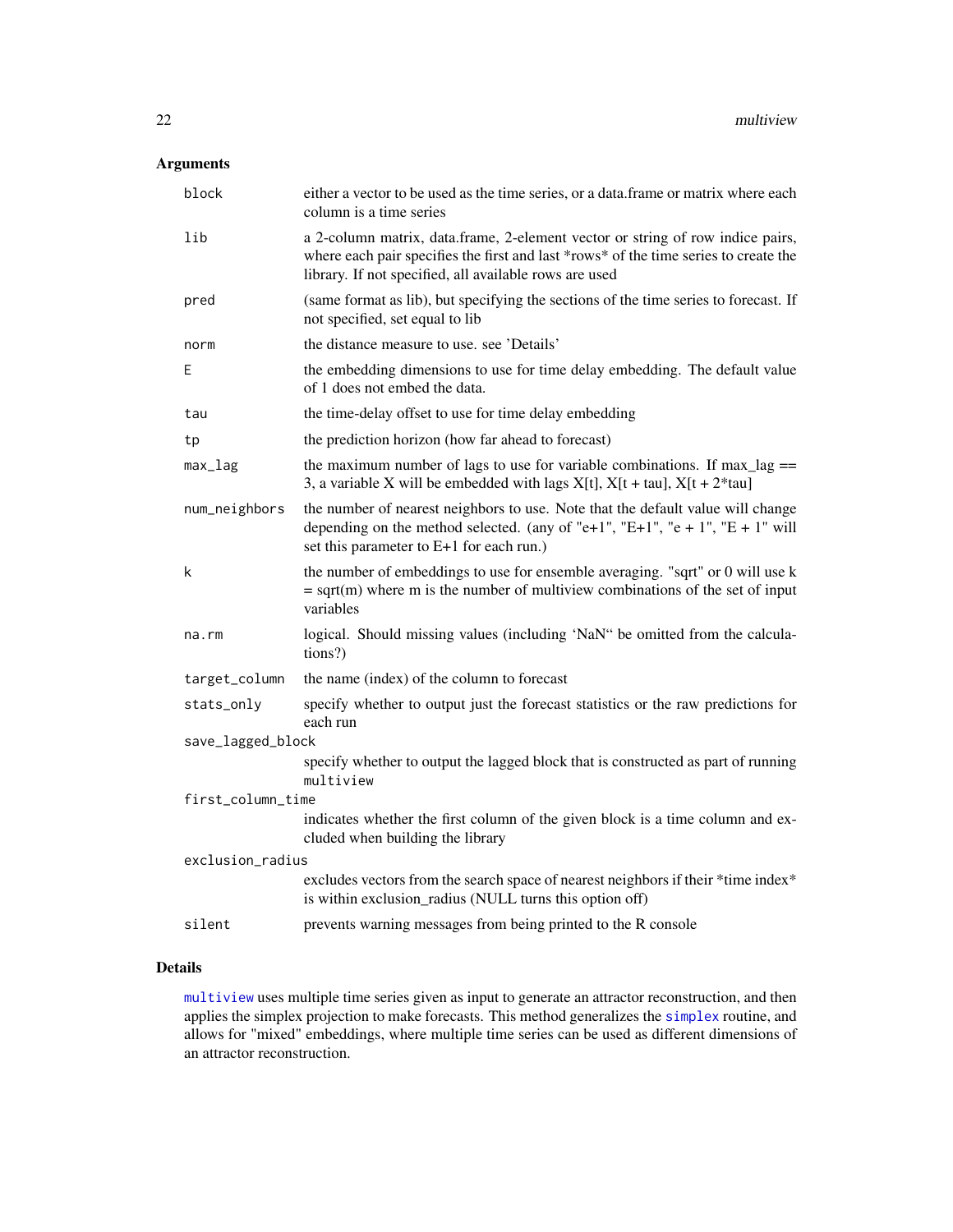<span id="page-22-0"></span>The default parameters are set so that, given a matrix of time series, forecasts will be produced for the first column. By default, all possible combinations of the columns are used for the attractor construction, the  $k = \text{sqrt}(m)$  heuristic will be used, forecasts will be one time step ahead. If a time vector is not supplied, 1:NROW will be used. The default lib and pred are to use the first half of the data for the "library" and to predict over the second half of the data. Unless otherwise set, the output will be just the forecast statistics.

norm = 2 (only option currently available) uses the "L2 norm", Euclidean distance:

$$
distance(a, b) := \sqrt{\sum_{i} (a_i - b_i)^2}
$$

#### Value

A named list with items "View" and "Predictions". View is a data.frame with components:

| column indices of the embedding          |
|------------------------------------------|
| column names of the embedding            |
| correlation of the projection            |
| maximum absolute error of the projection |
| root mean square error of the projection |
|                                          |

Predictions is a data.frame of the predictions from the best multivew ensemble.

#### Examples

block <- block\_3sp[, c(2, 5, 8)] multiview( block, k=10 )

paramecium\_didinium *Time series for the Paramecium-Didinium laboratory experiment*

#### Description

Time series of Paramecium and Didinium abundances (#/mL) from an experiment by Veilleux (1979)

#### Usage

paramecium\_didinium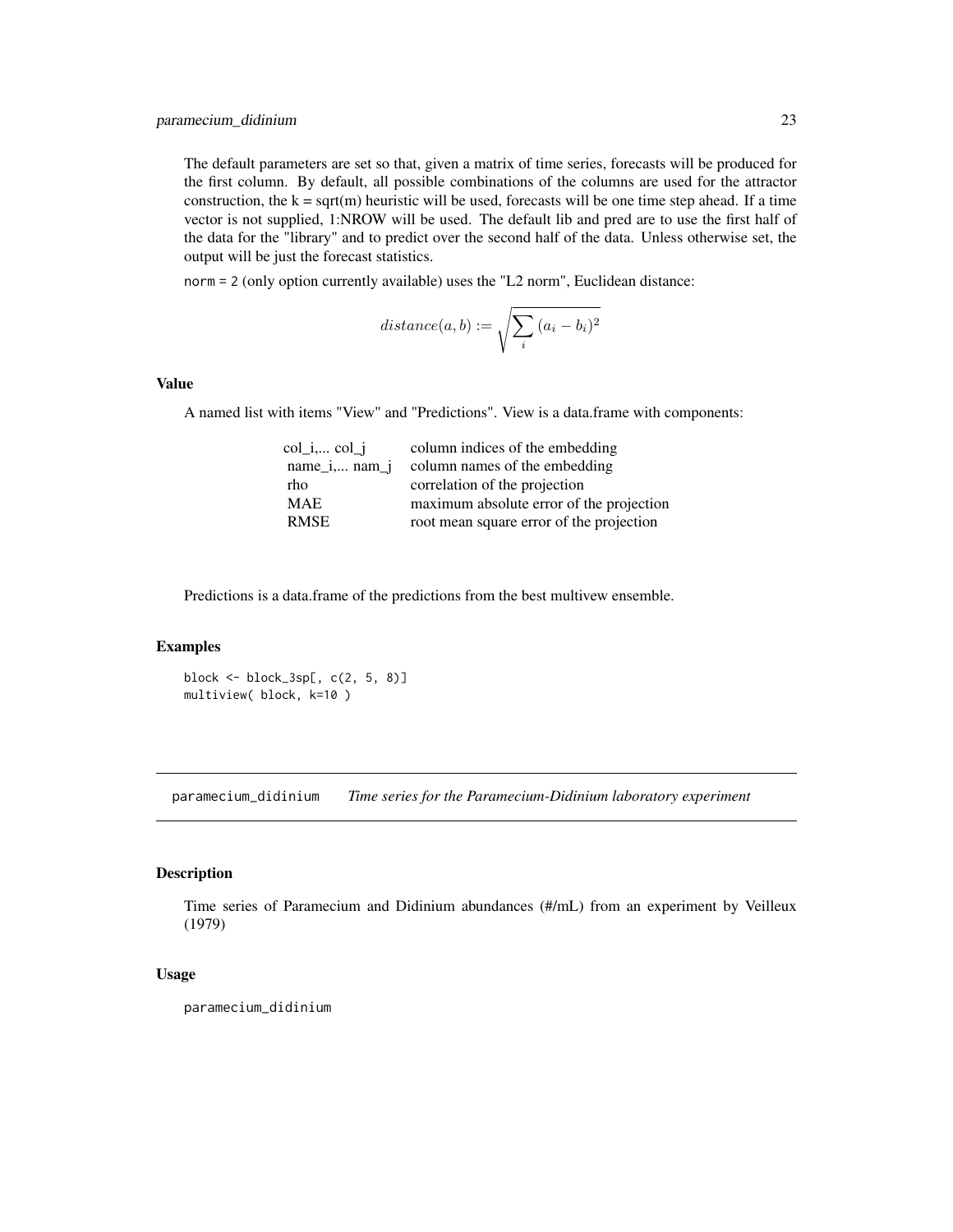#### <span id="page-23-1"></span><span id="page-23-0"></span>Description

[PredictInterval](#page-23-1) uses [Simplex](#page-26-1) to evaluate prediction accuracy as a function of forecast interval Tp.

#### Usage

```
PredictInterval(pathIn = "./", dataFile = "", dataFrame = NULL, pathOut = "./",
  predictFile = "", lib = "", pred = "", maxTp = 10, E = 1, tau = -1,
  columns = "", target = "", embedded = FALSE, verbose = FALSE,
  numThreads = 4, showPlot = TRUE)
```
#### Arguments

| pathIn      | path to dataFile.                                                                                                                            |
|-------------|----------------------------------------------------------------------------------------------------------------------------------------------|
| dataFile    | . csy format data file name. The first column must be a time index or time values.<br>The first row must be column names.                    |
| dataFrame   | input data.frame. The first column must be a time index or time values. The<br>columns must be named.                                        |
| pathOut     | path for predictFile containing output predictions.                                                                                          |
| predictFile | output file name.                                                                                                                            |
| lib         | string with start and stop indices of input data rows used to create the library of<br>observations. A single contiguous range is supported. |
| pred        | string with start and stop indices of input data rows used for predictions. A<br>single contiguous range is supported.                       |
| maxTp       | maximum value of Tp to evalulate.                                                                                                            |
| E           | embedding dimension.                                                                                                                         |
| tau         | lag of time delay embedding specified as number of time column rows.                                                                         |
| columns     | string of whitespace separated column name(s) in the input data used to create<br>the library.                                               |
| target      | column name in the input data used for prediction.                                                                                           |
| embedded    | logical specifying if the input data are embedded.                                                                                           |
| verbose     | logical to produce additional console reporting.                                                                                             |
| numThreads  | number of parallel threads for computation.                                                                                                  |
| showPlot    | logical to plot results.                                                                                                                     |

#### Value

A data.frame with columns Tp,rho.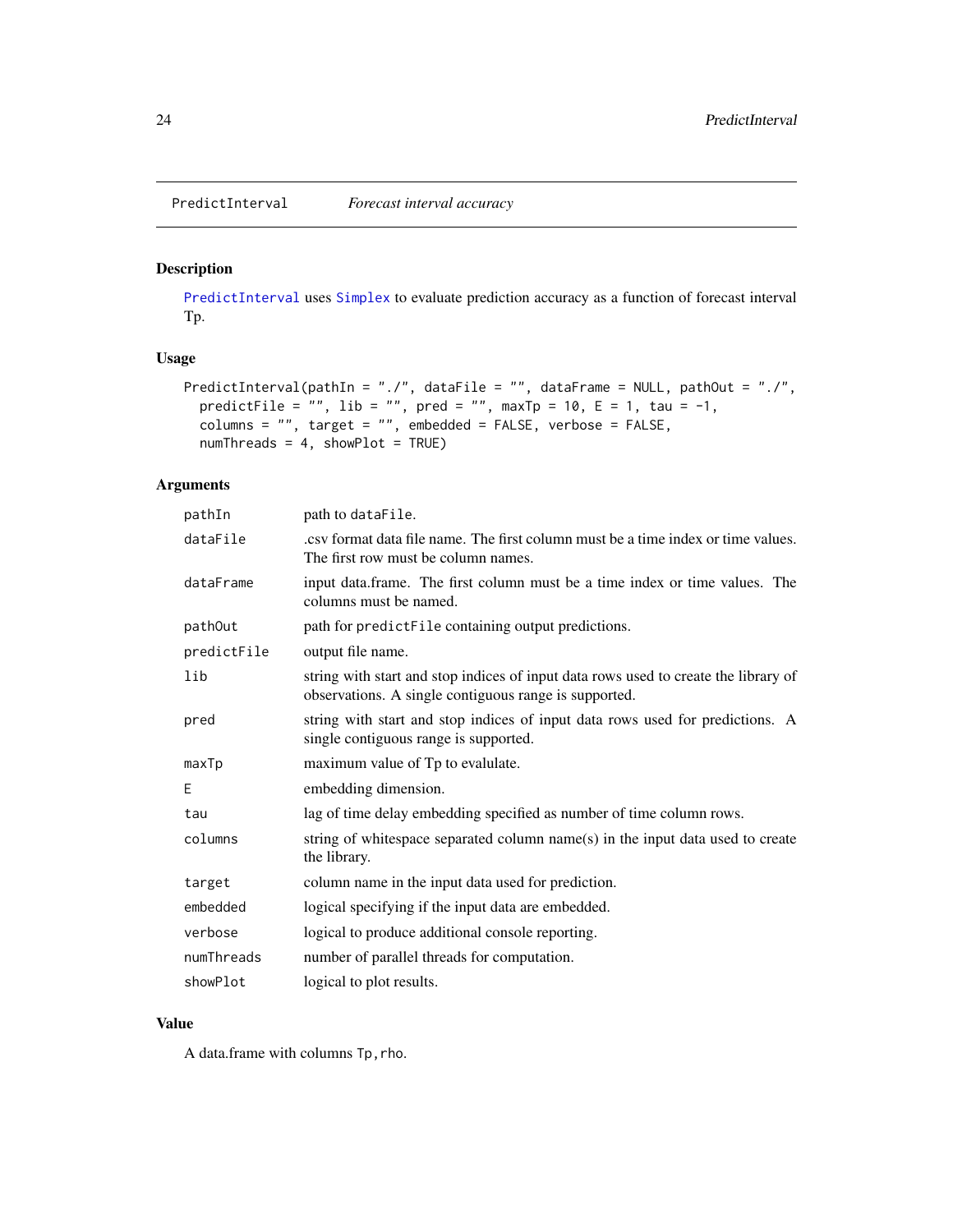#### <span id="page-24-0"></span>PredictNonlinear 25

#### Examples

```
data(TentMap)
Tp.rho <- PredictInterval( dataFrame=TentMap, lib="1 100",
pred="201 500", E=2, columns="TentMap", target="TentMap", showPlot = FALSE)
```
<span id="page-24-1"></span>PredictNonlinear *Test for nonlinear dynamics*

#### Description

[PredictNonlinear](#page-24-1) uses [SMap](#page-30-1) to evaluate prediction accuracy as a function of the localisation parameter theta.

#### Usage

```
PredictNonlinear(pathIn = "./", dataFile = "", dataFrame = NULL,
 pathOut = "./", predictFile = "", lib = "", pred = "", theta = "",E = 1, Tp = 1, knn = 0, tau = -1, columns = "", target = "",
  embedded = FALSE, verbose = FALSE, numThreads = 4, showPlot = TRUE)
```
#### Arguments

| pathIn      | path to dataFile.                                                                                                                                                          |
|-------------|----------------------------------------------------------------------------------------------------------------------------------------------------------------------------|
| dataFile    | .csv format data file name. The first column must be a time index or time values.<br>The first row must be column names.                                                   |
| dataFrame   | input data.frame. The first column must be a time index or time values. The<br>columns must be named.                                                                      |
| pathOut     | path for predictFile containing output predictions.                                                                                                                        |
| predictFile | output file name.                                                                                                                                                          |
| lib         | string with start and stop indices of input data rows used to create the library of<br>observations. A single contiguous range is supported.                               |
| pred        | string with start and stop indices of input data rows used for predictions. A<br>single contiguous range is supported.                                                     |
| theta       | A whitespace delimeted string with values of the S-map localisation parameter.<br>An empty string will use default values of [0.01 0.1 0.3 0.5 0.75 1 1.5 2 3 4<br>56789]. |
| E           | embedding dimension.                                                                                                                                                       |
| Тp          | prediction horizon (number of time column rows).                                                                                                                           |
| knn         | number of nearest neighbors. If knn=0, knn is set to the library size.                                                                                                     |
| tau         | lag of time delay embedding specified as number of time column rows.                                                                                                       |
| columns     | string of whitespace separated column name(s) in the input data used to create<br>the library.                                                                             |
| target      | column name in the input data used for prediction.                                                                                                                         |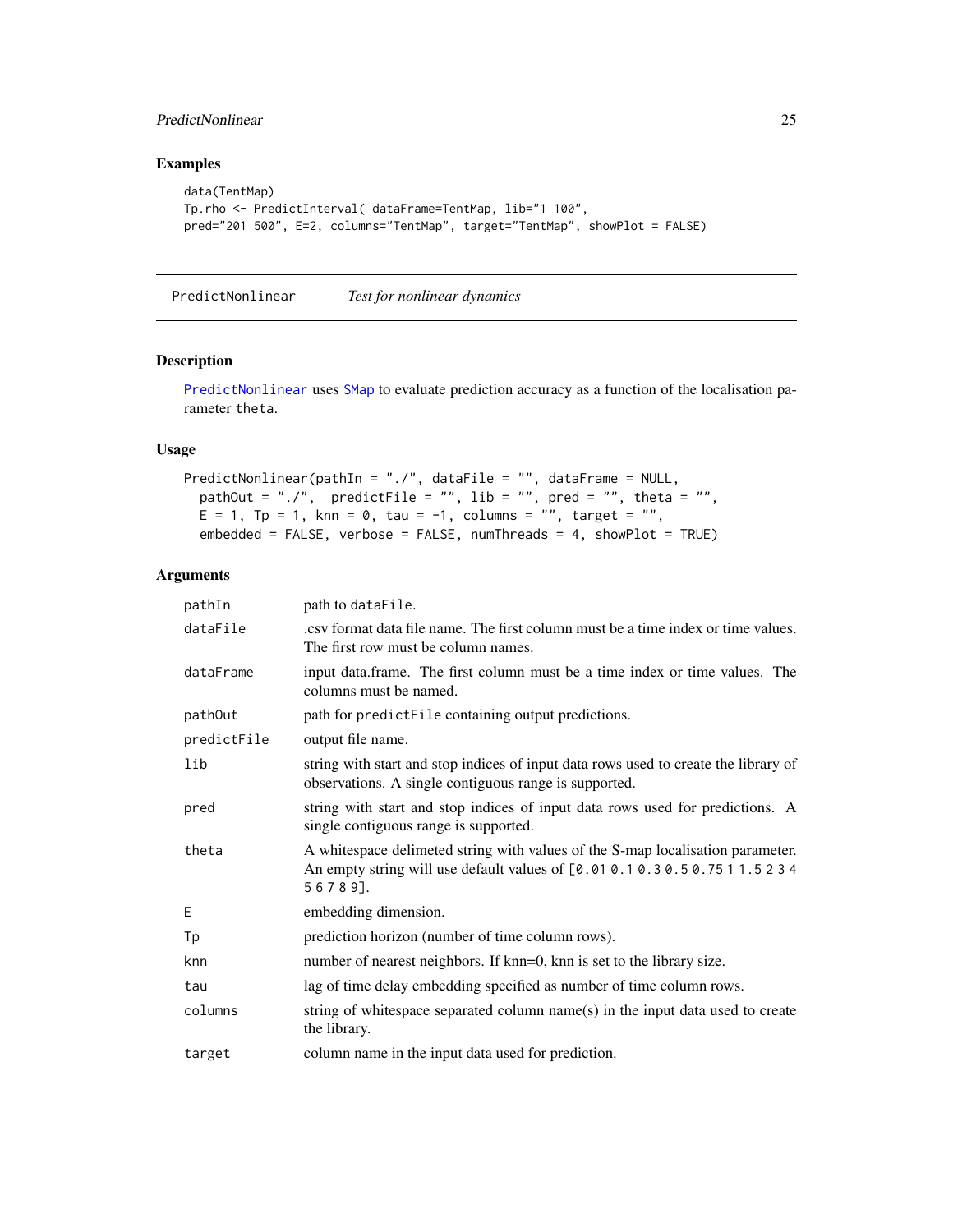<span id="page-25-0"></span>

| embedded   | logical specifying if the input data are embedded. |
|------------|----------------------------------------------------|
| verbose    | logical to produce additional console reporting.   |
| numThreads | number of parallel threads for computation.        |
| showPlot   | logical to plot results.                           |

#### Details

The localisation parameter theta weights nearest neighbors according to  $exp((-theta D) D_{avg})$ where D is the distance between the observation vector and neighbor, D\_avg the mean distance. If theta = 0, weights are uniformally unity corresponding to a global autoregressive model. As theta increases, neighbors in closer proximity to the observation are considered.

#### Value

A data.frame with columns Theta, rho.

#### Examples

```
data(TentMapNoise)
theta.rho <- PredictNonlinear( dataFrame=TentMapNoise, E=2,lib="1 100",
pred="201 500", columns="TentMap", target="TentMap", showPlot = FALSE)
```
sardine\_anchovy\_sst *Time series for the California Current Anchovy-Sardine-SST system*

#### **Description**

Time series of Pacific sardine landings (CA), Northern anchovy landings (CA), and sea-surface temperature (3-year average) at the SIO pier and Newport pier

#### Usage

sardine\_anchovy\_sst

#### Format

year year of measurement

anchovy anchovy landings, scaled to mean =  $0$ , sd = 1

sardine sardine landings, scaled to mean =  $0$ , sd = 1

sio\_sst 3-year running average of sea surface temperature at SIO pier, scaled to mean =  $0$ , sd = 1

np\_sst 3-year running average of sea surface temperature at Newport pier, scaled to mean = 0, sd  $= 1$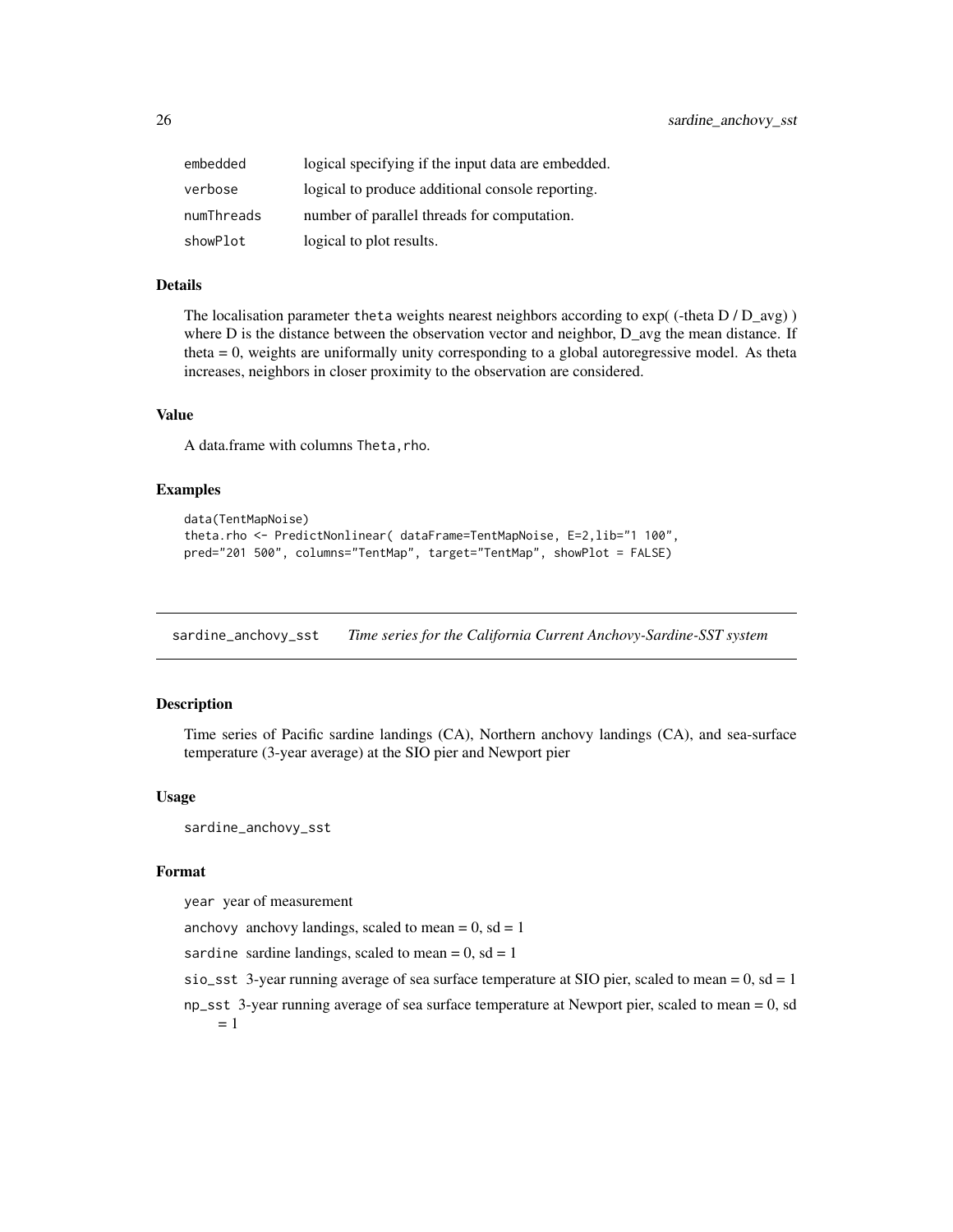<span id="page-26-1"></span><span id="page-26-0"></span>

#### Description

[Simplex](#page-26-1) performs time series forecasting based on weighted nearest neighbors projection in the time series phase space as described in Sugihara and May.

#### Usage

```
Simplex(pathIn = "./", dataFile = "", dataFrame = NULL, pathOut = "./",
 predictFile = "", lib = "", pred = "", E = 0, Tp = 1, knn = 0, tau = -1,
 exclusionRadius = 0, columns = "", target = "", embedded = FALSE,
 verbose = FALSE, const_pred = FALSE, showPlot = FALSE)
```
#### Arguments

| pathIn          | path to dataFile.                                                                                                                            |  |  |  |
|-----------------|----------------------------------------------------------------------------------------------------------------------------------------------|--|--|--|
| dataFile        | .csv format data file name. The first column must be a time index or time values.<br>The first row must be column names.                     |  |  |  |
| dataFrame       | input data.frame. The first column must be a time index or time values. The<br>columns must be named.                                        |  |  |  |
| pathOut         | path for predictFile containing output predictions.                                                                                          |  |  |  |
| predictFile     | output file name.                                                                                                                            |  |  |  |
| lib             | string with start and stop indices of input data rows used to create the library of<br>observations. A single contiguous range is supported. |  |  |  |
| pred            | string with start and stop indices of input data rows used for predictions. A<br>single contiguous range is supported.                       |  |  |  |
| E               | embedding dimension.                                                                                                                         |  |  |  |
| Тp              | prediction horizon (number of time column rows).                                                                                             |  |  |  |
| knn             | number of nearest neighbors. If $km=0$ , $km$ is set to $E+1$ .                                                                              |  |  |  |
| tau             | lag of time delay embedding specified as number of time column rows.                                                                         |  |  |  |
| exclusionRadius |                                                                                                                                              |  |  |  |
|                 | excludes vectors from the search space of nearest neighbors if their relative time<br>index is within exclusionRadius.                       |  |  |  |
| columns         | string of whitespace separated column name(s) in the input data used to create<br>the library.                                               |  |  |  |
| target          | column name in the input data used for prediction.                                                                                           |  |  |  |
| embedded        | logical specifying if the input data are embedded.                                                                                           |  |  |  |
| verbose         | logical to produce additional console reporting.                                                                                             |  |  |  |
| const_pred      | logical to add a <i>constant predictor</i> column to the output. The constant predictor<br>is $X(t+1) = X(t)$ .                              |  |  |  |
| showPlot        | logical to plot results.                                                                                                                     |  |  |  |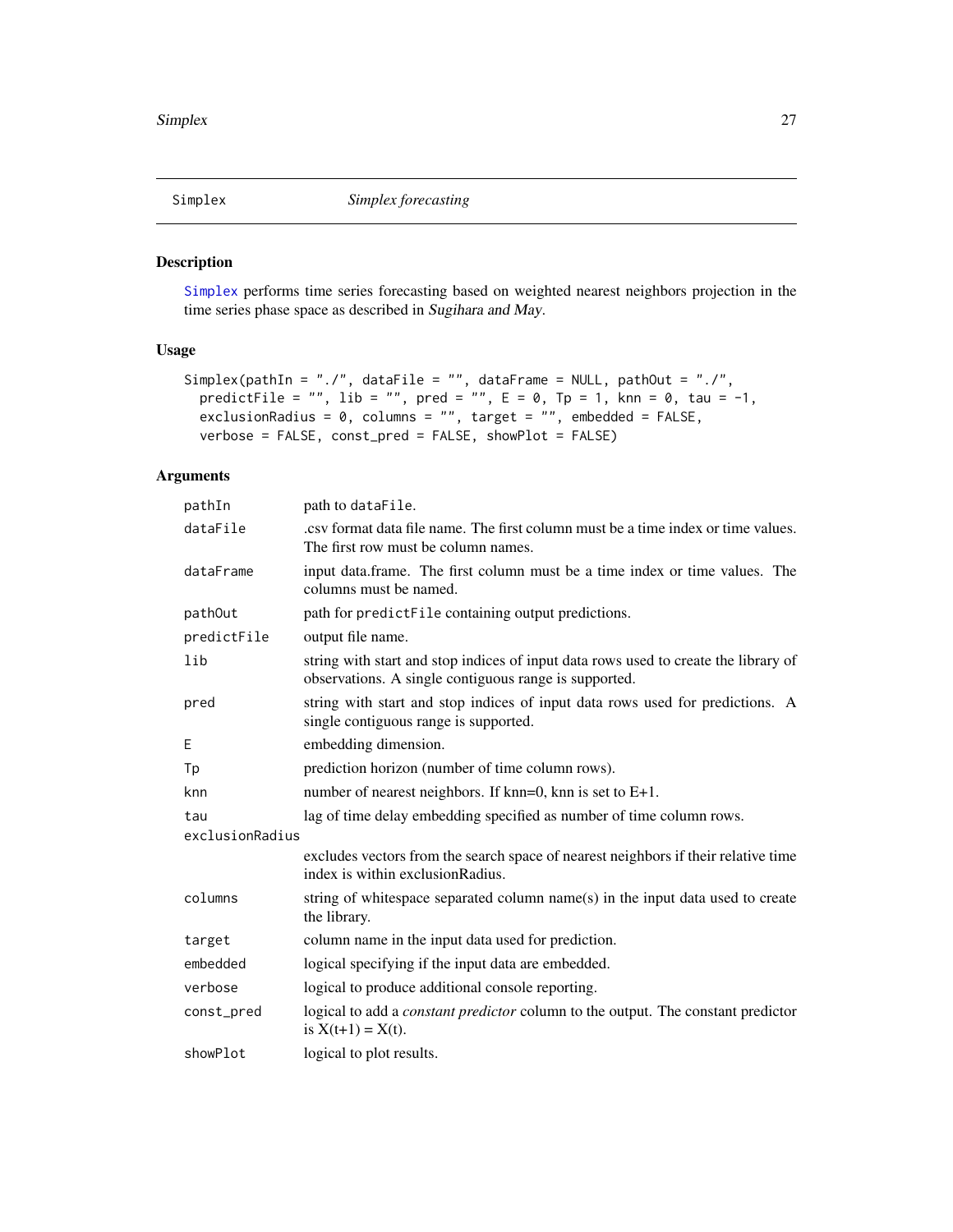#### Details

If embedded is FALSE, the data column(s) are embedded to dimension E with time lag tau. This embedding forms an E-dimensional phase space for the [Simplex](#page-26-1) projection. If embedded is TRUE, the data are assumed to contain an E-dimensional embedding with E equal to the number of columns. Predictions are made using leave-one-out cross-validation, i.e. observation vectors are excluded from the prediction simplex.

To assess an optimal embedding dimension [EmbedDimension](#page-14-1) can be applied. Accuracy statistics can be estimated by [ComputeError](#page-10-1).

#### Value

A data.frame with columns Observations,Predictions. If const\_pred is TRUE the column Const\_Predictions is added. The first column contains the time values.

#### References

Sugihara G. and May R. 1990. Nonlinear forecasting as a way of distinguishing chaos from measurement error in time series. Nature, 344:734-741.

#### Examples

```
data(block_3sp)
smplx <- Simplex( dataFrame=block_3sp, lib="1 99", pred="105 190",
E=3, columns="x_t", target="x_t" )
ComputeError(smplx$Predictions, smplx$Observations)
```
<span id="page-27-1"></span>

simplex *Perform univariate forecasting*

#### <span id="page-27-2"></span>Description

[simplex](#page-27-1) uses time delay embedding on a single time series to generate an attractor reconstruction, and then applies the simplex projection algorithm to make forecasts.

[s\\_map](#page-27-2) is similar to [simplex](#page-27-1), but uses the S-map algorithm to make forecasts.

#### Usage

```
simplex(time_series, lib = NULL, pred = NULL, norm = 2, E = 1:10,
   tau = -1, tp = 1, num_neighbors = "e+1", stats_only = TRUE,
   exclusion_radius = NULL, epsilon = NULL, silent = TRUE)
s_{max}(time_{series}, lib = NULL, pred = NULL, norm = 2, E = 1,tau = -1, tp = 1, num_neighbors = 0, theta = NULL, stats_only = TRUE,
   exclusion_radius = NULL, epsilon = NULL, silent = TRUE,
   save_smap_coefficients = FALSE)
```
<span id="page-27-0"></span>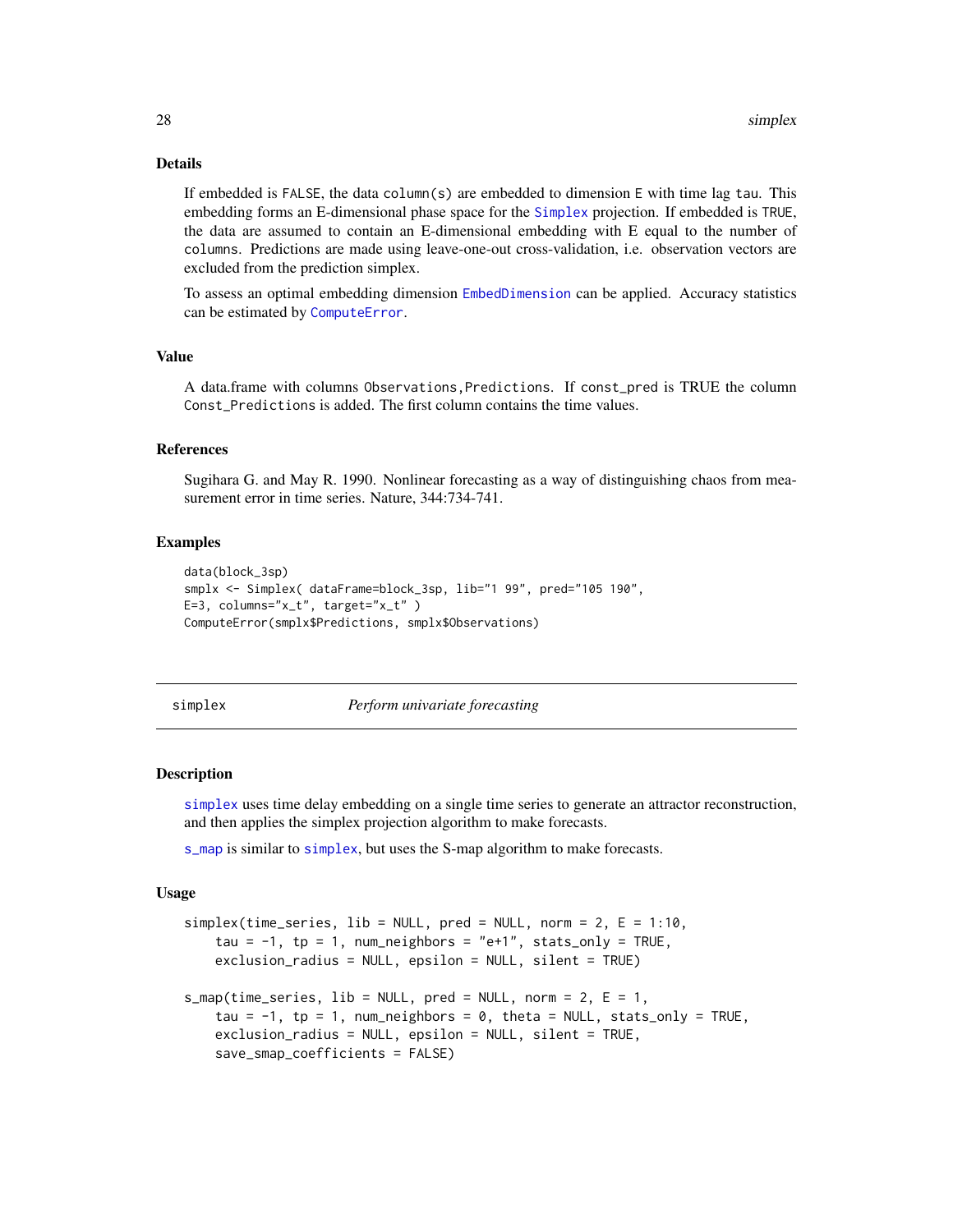#### <span id="page-28-0"></span>simplex 29

#### Arguments

| time_series            | either a vector to be used as the time series, or a data. frame or matrix with at<br>least 2 columns (in which case the first column will be used as the time index,<br>and the second column as the time series)                |  |  |
|------------------------|----------------------------------------------------------------------------------------------------------------------------------------------------------------------------------------------------------------------------------|--|--|
| lib                    | a 2-column matrix, data.frame, 2-element vector or string of row indice pairs,<br>where each pair specifies the first and last *rows* of the time series to create the<br>library. If not specified, all available rows are used |  |  |
| pred                   | (same format as lib), but specifying the sections of the time series to forecast. If<br>not specified, set equal to lib                                                                                                          |  |  |
| norm                   | the distance measure to use, see 'Details'                                                                                                                                                                                       |  |  |
| Ε                      | the embedding dimensions to use for time delay embedding                                                                                                                                                                         |  |  |
| tau                    | the time-delay offset to use for time delay embedding                                                                                                                                                                            |  |  |
| tp                     | the prediction horizon (how far ahead to forecast)                                                                                                                                                                               |  |  |
| num_neighbors          | the number of nearest neighbors to use. Note that the default value will change<br>depending on the method selected. (any of "e+1", "E+1", "e + 1", "E + 1" will<br>set this parameter to $E+1$ .)                               |  |  |
| stats_only             | specify whether to output just the forecast statistics or the raw predictions for<br>each run                                                                                                                                    |  |  |
| exclusion_radius       |                                                                                                                                                                                                                                  |  |  |
|                        | excludes vectors from the search space of nearest neighbors if their *time index*<br>is within exclusion_radius (NULL turns this option off)                                                                                     |  |  |
| epsilon                | Deprecated.                                                                                                                                                                                                                      |  |  |
| silent                 | prevents warning messages from being printed to the R console                                                                                                                                                                    |  |  |
| theta                  | the nonlinear tuning parameter (theta is only relevant if method $==$ "s-map")                                                                                                                                                   |  |  |
| save_smap_coefficients |                                                                                                                                                                                                                                  |  |  |
|                        | specifies whether to include the s_map coefficients with the output                                                                                                                                                              |  |  |

#### Details

[simplex](#page-27-1) is typically applied, and the embedding dimension varied, to find an optimal embedding dimension for the data. Thus, the default parameters are set so that passing a time series as the only argument will run over  $E = 1:10$  (embedding dimension), using leave-one-out cross-validation over the whole time series, and returning just the forecast statistics.

[s\\_map](#page-27-2) is typically applied, with fixed embedding dimension, and theta varied, to test for nonlinear dynamics in the data. Thus, the default parameters are set so that passing a time series as the only argument will run over a default list of thetas (0, 0.0001, 0.0003, 0.001, 0.003, 0.01, 0.03, 0.1, 0.3,  $0.5, 0.75, 1.0, 1.5, 2, 3, 4, 6,$  and 8), using  $E = 1$ , leave-one-out cross-validation over the whole time series, and returning just the forecast statistics.

norm = 2 (only option currently available) uses the "L2 norm", Euclidean distance:

$$
distance(a, b) := \sqrt{\sum_{i} (a_i - b_i)^2}
$$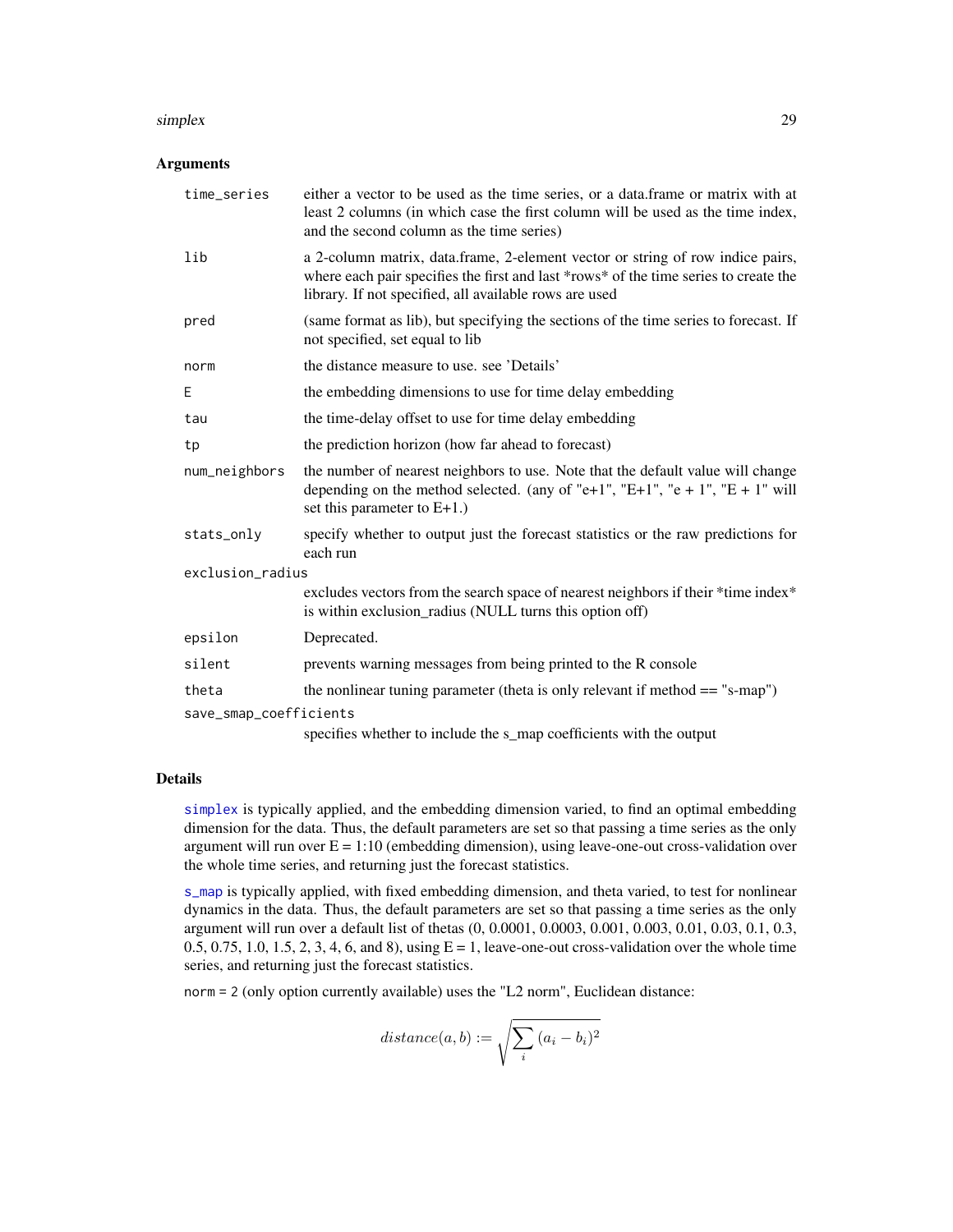30 simplex

#### Value

For [simplex](#page-27-1), if stats\_only = TRUE: a data.frame with components for the parameters and forecast statistics:

| E               | embedding dimension                                                              |
|-----------------|----------------------------------------------------------------------------------|
| tau             | embedding time offset                                                            |
| tp              | prediction horizon                                                               |
| nn              | number of neighbors                                                              |
| num_pred        | number of predictions                                                            |
| rho             | correlation coefficient between observations and predictions                     |
| mae             | mean absolute error                                                              |
| rmse            | root mean square error                                                           |
| perc            | percent correct sign                                                             |
| p_val           | p-value that rho is significantly greater than 0 using Fisher's z-transformation |
| const pred rho  | same as rho, but for the constant predictor                                      |
| const_pred_mae  | same as mae, but for the constant predictor                                      |
| const_pred_rmse | same as rmse, but for the constant predictor                                     |
| const_pred_perc | same as perc, but for the constant predictor                                     |
| const p val     | same as $p_{val}$ , but for the constant predictor                               |

For [simplex](#page-27-1), if stats\_only = FALSE: a named list with data.frame "stats" specified above, and named list "model\_output":

model\_output named list with data.frames for each model. Columns include the time index, observations, predictions, and es

For s<sub>\_map</sub>, if stats\_only = TRUE, the same data.frame as for [simplex](#page-27-1), but with additional column:

theta the nonlinear tuning parameter

For [s\\_map](#page-27-2), if save\_smap\_coefficients = TRUE, a named list with data.frame "stats" specified above and the following list items:

smap\_coefficients data.frame with columns for the s-map coefficients smap\_coefficient\_covariances list of covariance matrices for the s-map coefficients

For [s\\_map](#page-27-2), if stats\_only = FALSE, a named list with data.frame "stats" specified above, and named list "model\_output":

model\_output named list with data.frames for each model. Columns include the time index, observations, predictions, and es

<span id="page-29-0"></span>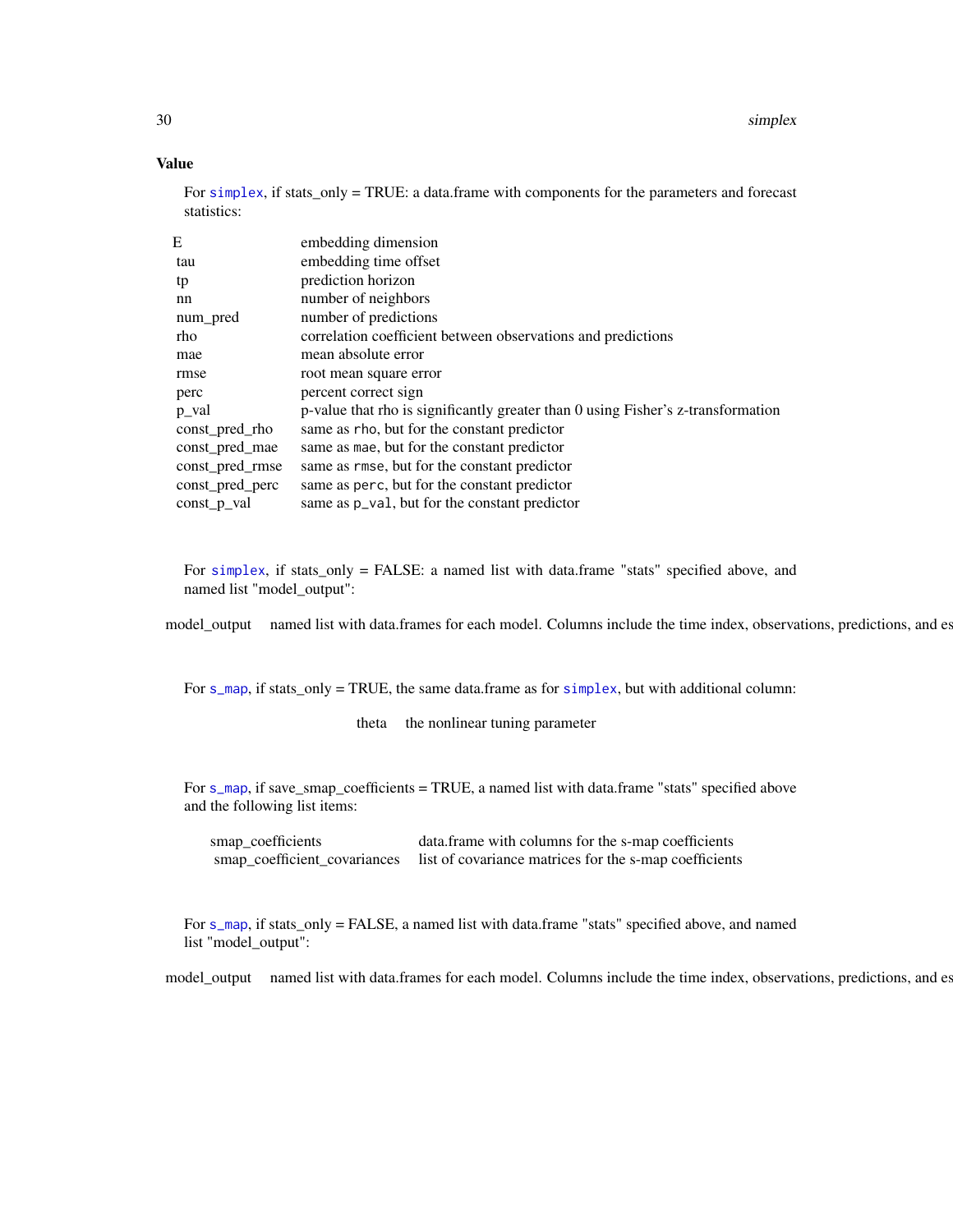#### <span id="page-30-0"></span> $SMap$  31

#### Examples

```
ts <- block_3sp$x_t
simplex(ts, lib = c(1, 100), pred = c(101, 190))
ts <- block_3sp$x_t
simplex(ts, stats_only = FALSE)
ts <- block_3sp$x_t
s_map(ts, E = 2)ts <- block_3sp$x_t
s_map(ts, E = 2, theta = 1, save_smap_coefficients = TRUE)
```
<span id="page-30-1"></span>

SMap *SMap forecasting*

#### Description

[SMap](#page-30-1) performs time series forecasting based on localised (or global) nearest neighbor projection in the time series phase space as described in Sugihara 1994.

#### Usage

```
SMap(pathIn = "./", dataFile = "", dataFrame = NULL, pathOut = "./",
  predictFile = "", lib = "", pred = "", E = 0, Tp = 1, knn = 0, tau = -1,
 theta = 0, exclusionRadius = 0, columns = "", target = "", smapFile = "",
 jacobians = "", embedded = FALSE, const_pred = FALSE, verbose = FALSE,
 showPlot = FALSE)
```
#### Arguments

| pathIn      | path to dataFile.                                                                                                                            |
|-------------|----------------------------------------------------------------------------------------------------------------------------------------------|
| dataFile    | ext format data file name. The first column must be a time index or time values.<br>The first row must be column names.                      |
| dataFrame   | input data.frame. The first column must be a time index or time values. The<br>columns must be named.                                        |
| pathOut     | path for predictFile containing output predictions.                                                                                          |
| predictFile | prediction output file name.                                                                                                                 |
| lib         | string with start and stop indices of input data rows used to create the library of<br>observations. A single contiguous range is supported. |
| pred        | string with start and stop indices of input data rows used for predictions. A<br>single contiguous range is supported.                       |
| E           | embedding dimension.                                                                                                                         |
| Tp          | prediction horizon (number of time column rows).                                                                                             |
| knn         | number of nearest neighbors. If knn=0, knn is set to the library size.                                                                       |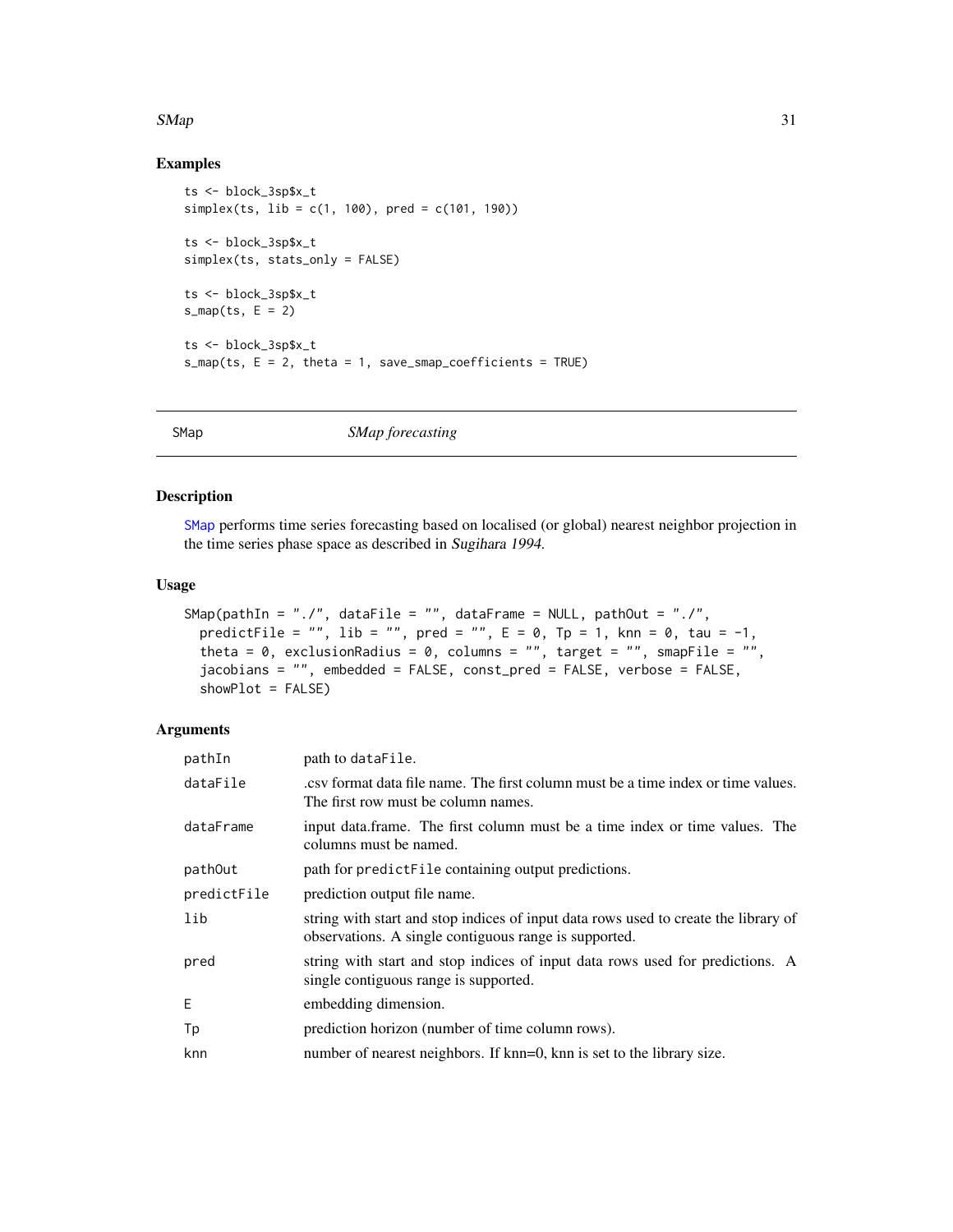<span id="page-31-0"></span>

| tau             | lag of time delay embedding specified as number of time column rows.                                                    |  |  |
|-----------------|-------------------------------------------------------------------------------------------------------------------------|--|--|
| theta           | neighbor localisation exponent.                                                                                         |  |  |
| exclusionRadius |                                                                                                                         |  |  |
|                 | excludes vectors from the search space of nearest neighbors if their relative time<br>index is within exclusion Radius. |  |  |
| columns         | string of whitespace separated column name(s) in the input data used to create<br>the library.                          |  |  |
| target          | column name in the input data used for prediction.                                                                      |  |  |
| smapFile        | output file containing SMap coefficients.                                                                               |  |  |
| jacobians       | not used.                                                                                                               |  |  |
| embedded        | logical specifying if the input data are embedded.                                                                      |  |  |
| const_pred      | logical to add a <i>constant predictor</i> column to the output. The constant predictor<br>is $X(t+1) = X(t)$ .         |  |  |
| verbose         | logical to produce additional console reporting.                                                                        |  |  |
| showPlot        | logical to plot results.                                                                                                |  |  |
|                 |                                                                                                                         |  |  |

#### Details

If embedded is FALSE, the data column(s) are embedded to dimension E with time lag tau. This embedding forms an n-columns \* E-dimensional phase space for the [SMap](#page-30-1) projection. If embedded is TRUE, the data are assumed to contain an E-dimensional embedding with E equal to the number of columns. See the Note below for proper use of multivariate data (number of columns > 1).

Predictions are made using leave-one-out cross-validation, i.e. observation rows are excluded from the prediction regression.

In contrast to [Simplex](#page-26-1), [SMap](#page-30-1) uses all available neighbors and weights them with an exponential decay in phase space distance with exponent theta. theta=0 uses all neighbors corresponding to a global autoregressive model. As theta increases, neighbors closer in vicinity to the observation are considered.

#### Value

A named list with two data.frames [[predictions,coefficients]]. predictions has columns Observations,Predictions. If const\_pred is TRUE the column Const\_Predictions is added. The first column contains time values.

coefficients data.frame has time values in the first column. Columns 2 through  $E+2$  ( $E+1$ columns) are the SMap coefficients.

#### Note

[SMap](#page-30-1) should be called with columns explicitly corresponding to dimensions E. In the univariate case (number of columns  $= 1$ ) with default embedded  $=$  FALSE, the time series will be time-delay embedded to dimension E, SMap coefficients correspond to each dimension.

If a multivariate data set is used (number of columns  $> 1$ ) it must use embedded = TRUE with E equal to the number of columns. This prevents the function from internally time-delay embedding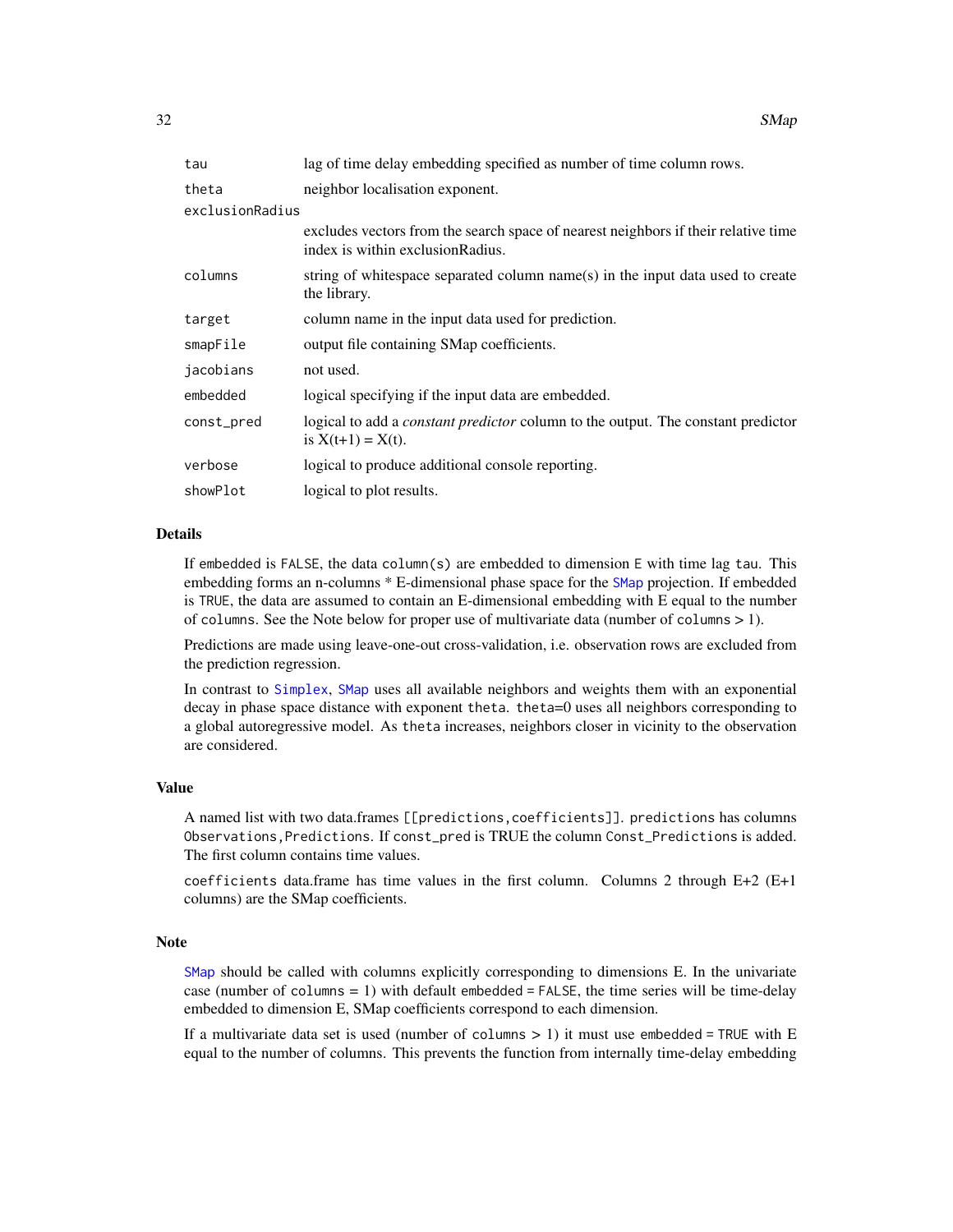#### <span id="page-32-0"></span>SurrogateData 33

the multiple columns to dimension E. If the internal time-delay embedding is performed, then statespace columns will not correspond to the intended dimensions in the matrix inversion, coefficient assignment, and prediction. In the multivariate case, the user should first prepare the embedding (using [Embed](#page-13-1) for time-delay embedding), then pass this embedding to [SMap](#page-30-1) with appropriately specified columns, E, and embedded = TRUE.

#### References

Sugihara G. 1994. Nonlinear forecasting for the classification of natural time series. Philosophical Transactions: Physical Sciences and Engineering, 348 (1688):477-495.

#### Examples

```
data(circle)
L = SMap( dataFrame=circle,lib="1 100", pred="110 190", theta=4, E=2,
embedded=TRUE,columns="x y", target="x")
```

| SurrogateData |  |  |  |  | Generate surrogate data for permutation/randomization tests |
|---------------|--|--|--|--|-------------------------------------------------------------|
|---------------|--|--|--|--|-------------------------------------------------------------|

#### Description

SurrogateData generates surrogate data under several different null models.

#### Usage

```
SurrogateData( ts, method = c("random_shuffle", "ebisuzaki",
"seasonal"), num_surr = 100, T_period = 1, alpha = 0)
```
#### Arguments

| ts       | the original time series                                                      |
|----------|-------------------------------------------------------------------------------|
| method   | which algorithm to use to generate surrogate data                             |
| num_surr | the number of null surrogates to generate                                     |
| T_period | the period of seasonality for seasonal surrogates (ignored for other methods) |
| alpha    | additive noise factor: N(0,alpha)                                             |

#### Details

Method "random\_shuffle" creates surrogates by randomly permuting the values of the original time series.

Method "Ebisuzaki" creates surrogates by randomizing the phases of a Fourier transform, preserving the power spectra of the null surrogates.

Method "seasonal" creates surrogates by computing a mean seasonal trend of the specified period and shuffling the residuals. It is presumed that the seasonal trend can be exracted with a smoothing spline. Additive Gaussian noise is included according to N(0,alpha).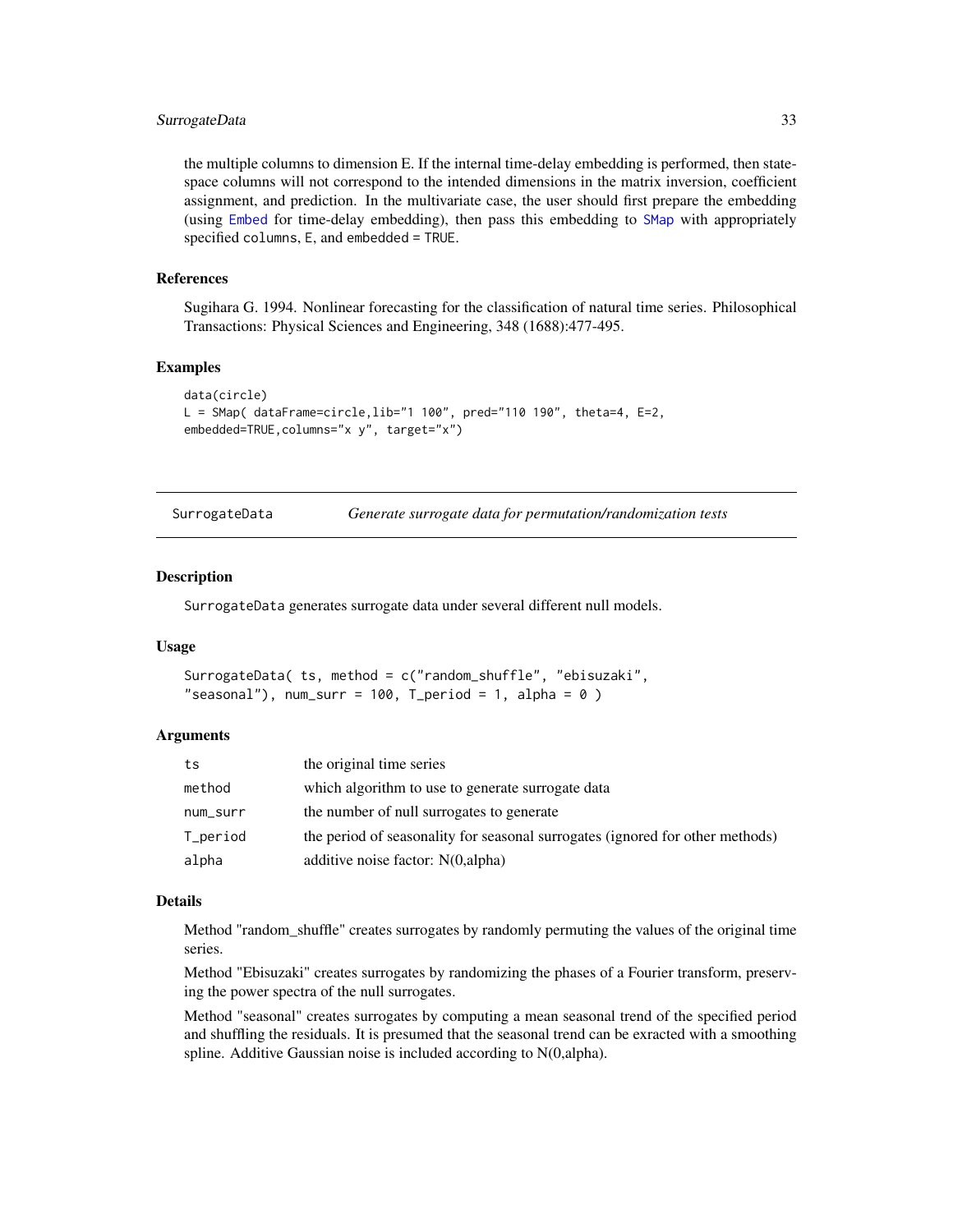#### Value

A matrix where each column is a separate surrogate with the same length as ts.

#### Examples

```
data("block_3sp")
ts <- block_3sp$x_t
SurrogateData(ts, method = "ebisuzaki")
```
TentMap *Time series for a tent map with mu = 2.*

#### Description

First-differenced time series generated from the tent map recurrence relation with  $mu = 2$ .

#### Usage

TentMap

#### Format

Data frame with 999 rows and 2 columns

Time time index.

TentMap tent map values.

TentMapNoise *Time series of tent map plus noise.*

#### Description

First-differenced time series generated from the tent map recurrence relation with mu = 2 and random noise.

#### Usage

TentMapNoise

#### Format

Data frame with 999 rows and 2 columns

Time time index.

TentMap tent map values.

<span id="page-33-0"></span>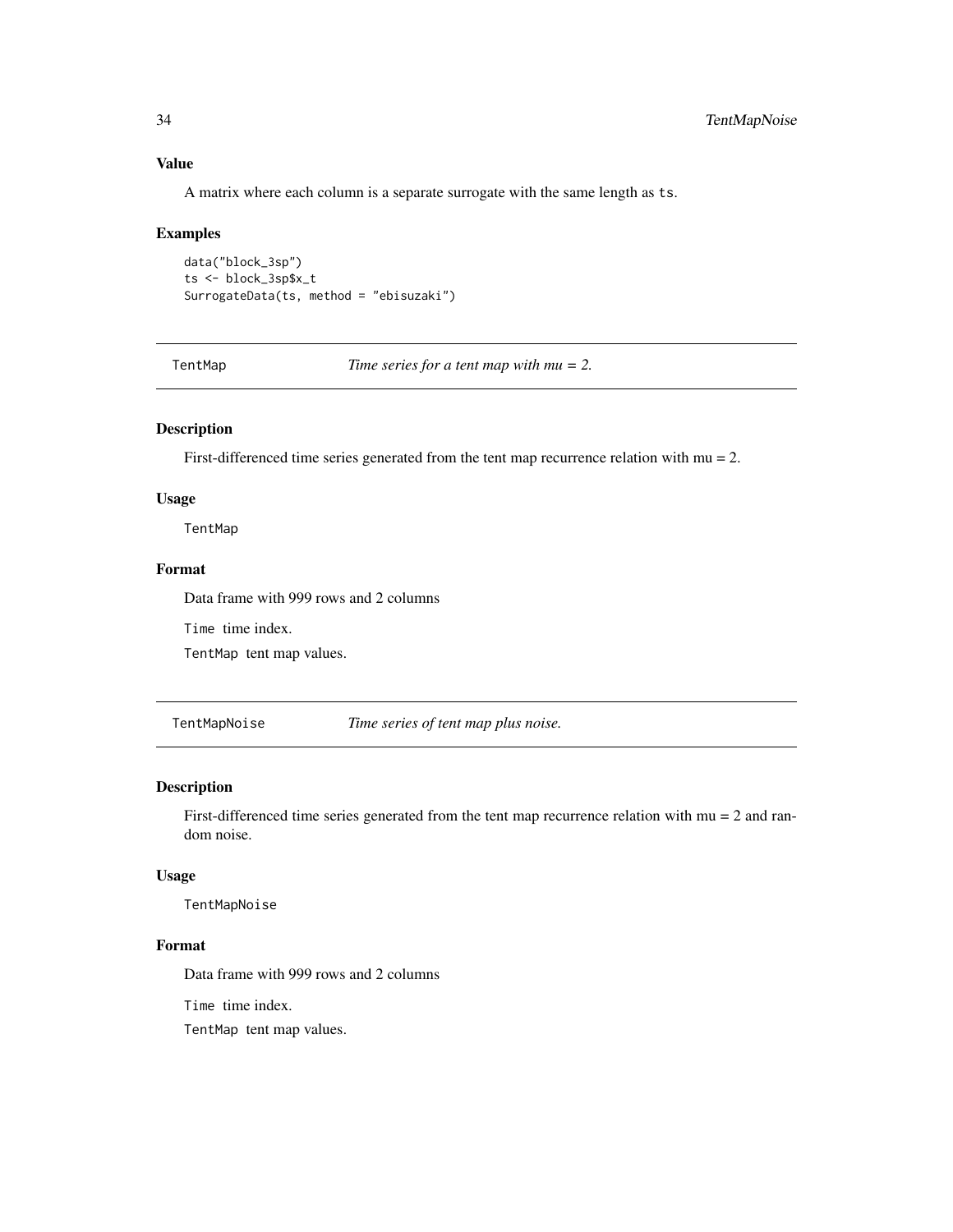<span id="page-34-0"></span>

## Description

Seasonal outbreaks of Thrips imaginis.

#### References

Davidson and Andrewartha, Annual trends in a natural population of Thrips imaginis *Thysanoptera*, Journal of Animal Ecology, 17, 193-199, 1948.